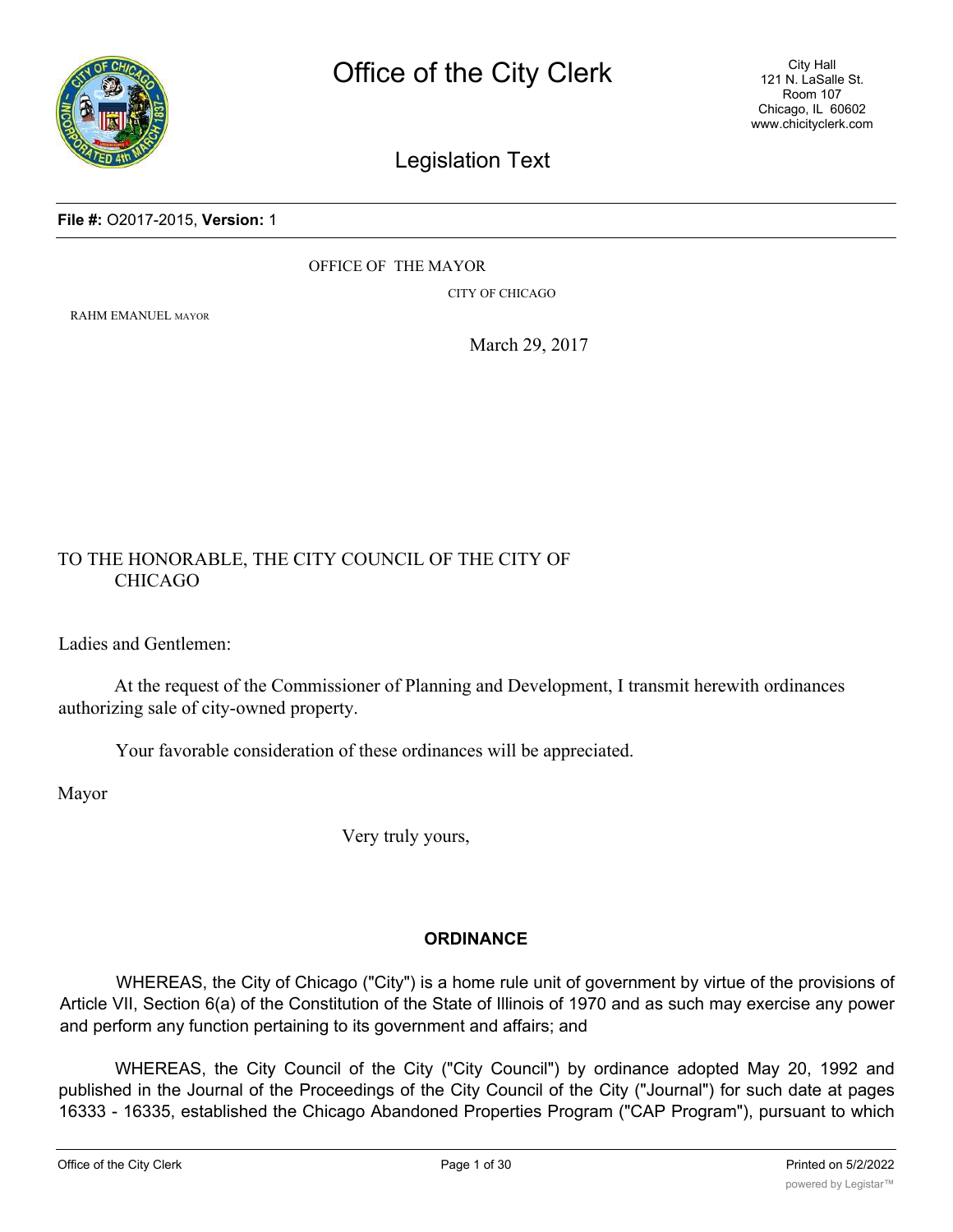the City has acquired numerous abandoned properties either through statutory abandonment proceedings, or through the foreclosure of municipal liens, and conveyed such abandoned properties to developers for rehabilitation, and worked with such developers to successfully rehabilitate such abandoned properties; and

WHEREAS, the City Council, by ordinance adopted February 6, 2008 and published in the Journal for such date at pages 20654 - 20657, renamed the CAP Program as the "Preserving Communities Together Program" (the "PCT Program") and expanded the acquisition authority for such program; and

WHEREAS, there are a substantial number of abandoned, deteriorated and dangerous buildings in the City which threaten the health, safety, economic stability and general welfare of the citizens of the City, and which are the subject of certain housing court proceedings; and

WHEREAS, the City has created the PCT Program to help abate the dangers posed by abandoned, deteriorated and dangerous buildings in the City through the acquisition and subsequent conveyance of the buildings to parties who have proposed to rehabilitate them; and

WHEREAS, the City is the owner of the property commonly known as 6420 South St. Lawrence Avenue, Chicago, Illinois, and legally described on Exhibit A hereto (the "Property"), which is improved with a two-story, two-unit residential building ("Building") in need of substantial repair and is qualified to be included in the PCT Program; and

WHEREAS, Community Initiatives, Inc., an Illinois not-for-profit corporation (the Developer"), has proposed to purchase the Property from the City and rehabilitate the Building for residential housing in accordance with the provisions of the PCT Program; and

WHEREAS, the Developer has further proposed to sell the rehabilitated Building to an owner-occupant (i.e., the owner shall occupy one or both of the two units) with a household income, adjusted for family size, at or below eighty percent (80%) of the Chicago Primary Metropolitan Statistical Area median income, as determined by the U.S. Department of Housing and Urban Development; and

WHEREAS, by Resolution No. 16-084-21, adopted by the Plan Commission of the City (the "Plan Commission") on September 15, 2016, the Plan Commission recommended the sale of the Property; and

> WHEREAS, public notices advertising the intent of the City's Department of Planning and Development (the "Department") to enter into a negotiated sale with the Developer and requesting alternative proposals appeared in the Chicago Sun-Times,a newspaper of general circulation, on March 2, 9, and 16, 2017; and

> WHEREAS, no alternative proposals have been received by the deadline indicated in the aforesaid notice; and

> WHEREAS, the Department has reviewed the Developer's application and has recommended that the City Council approve the conveyance of the Property to the Developer for the purposes of: (1) rehabilitating the Building in accordance with the provisions of the PCT

 $\mathcal{P}_\text{r}$  selling the rehabilitation building the rehabilitation building to an owner-occupant (i.e., the owner shall be owner shall be owner shall be owner shall be owner shall be owner shall be owner shall be owner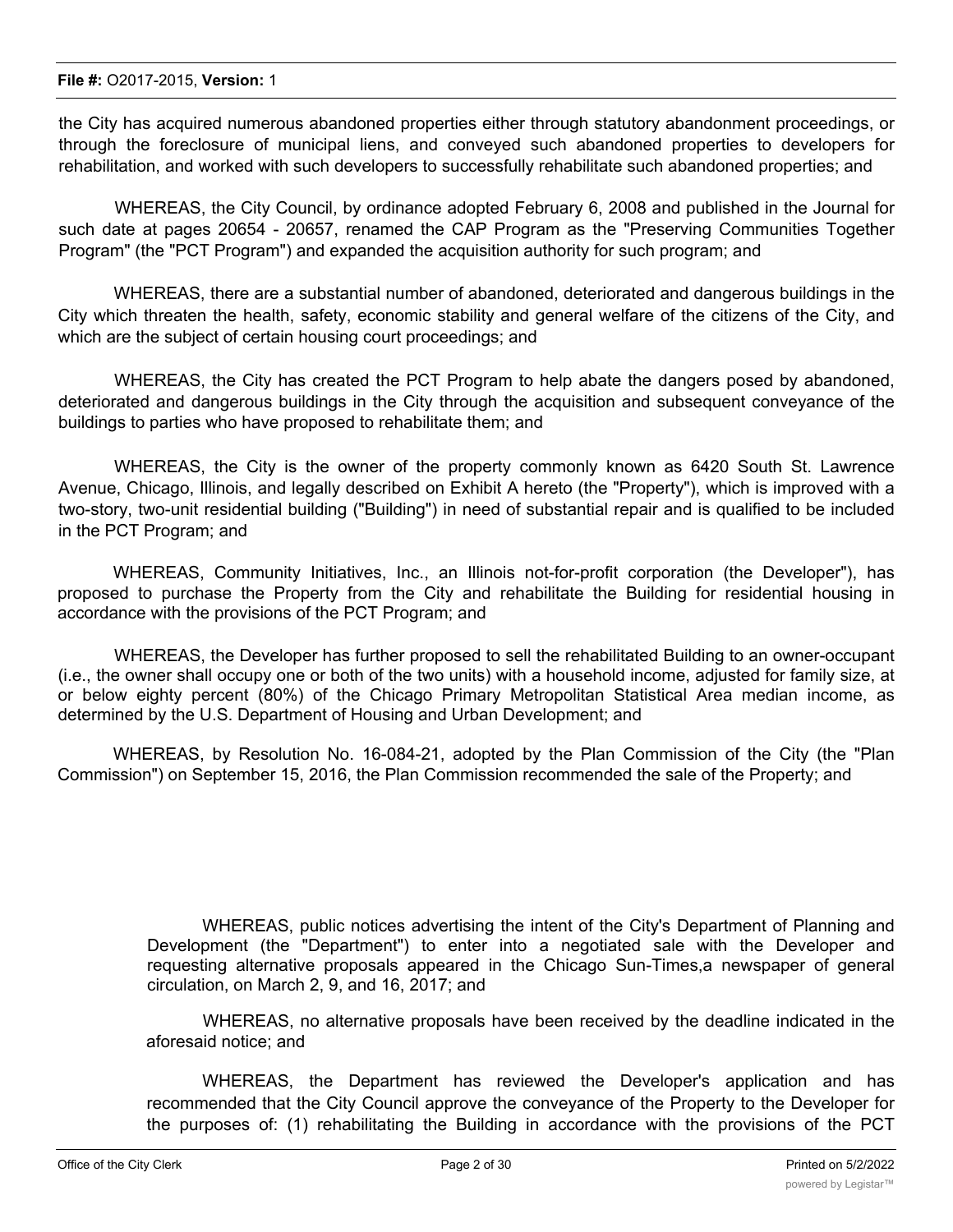Program; and (2) selling the rehabilitated Building to an owner-occupant (i.e., the owner shall occupy one or both of the two units) with a household income, adjusted for family size, at or below eighty percent (80%) of the Chicago Primary Metropolitan Statistical Area median income, as determined by the U.S. Department of Housing and Urban Development; now, therefore,

## **BE IT ORDAINED BY THE CITY COUNCIL OF THE CITY OF CHICAGO:**

SECTION 1. The sale of the Property to the Developer for the sum of One Dollar (\$1.00) plus holding costs incurred by the City during its period of ownership of the Property is hereby approved. The approval of the sale is expressly conditioned upon the City entering into an agreement for the Sale and Redevelopment of Land ("Redevelopment Agreement") with the Developer. The Redevelopment Agreement shall require that the Developer sell the rehabilitated Building to an owner-occupant (i.e., the owner shall occupy one or both of the two units) with a household income, adjusted for family size, at or below eighty percent (80%) of the Chicago Primary Metropolitan Statistical Area median income, as determined by the U.S. Department of Housing and Urban Development. The Commissioner of the Department or of any successor department thereto (the "Commissioner") or a designee of the Commissioner is each hereby authorized to negotiate and execute the Redevelopment Agreement with the Developer, and such other documents which may be required or necessary to implement the intent and objectives of the PCT Program, subject to the approval of the Corporation Counsel.

SECTION 2. The Mayor is authorized to execute, and the City Clerk or Deputy City Clerk is authorized to attest, a quitclaim deed conveying the Property to the Developer, or to a land trust of which the Developer is the sole beneficiary, or to a business entity of which the Developer is the sole controlling party, subject to the approval of the Corporation Counsel.

SECTION 3. If any provision of this ordinance shall be held to be invalid or unenforceable for any reason, the invalidity or unenforceability of such provision shall not affect any of the other provisions of this ordinance.

SECTION 4. All ordinances, resolutions, motions or orders inconsistent with this ordinance are hereby repealed to the extent of such conflict

SECTION 5. This ordinance shall take effect upon its passage and approval.

## **EXHIBIT A Legal Description**

(Subject to final title commitment and survey)

LOTS 9 AND 10 IN BLOCK 1 IN DREYER'S SUBDIVISION OF THE SOUTHEAST  $1/4$  OF THE NORTHWEST % OF SECTION 22, TOWNSHIP 38 NORTH, RANGE 14, EAST OF THE THIRD PRINCIPAL MERIDIAN, IN COOK COUNTY, ILLINOIS.

Commonly known as: 6420 SOUTH SAINT LAWRENCE AVENUE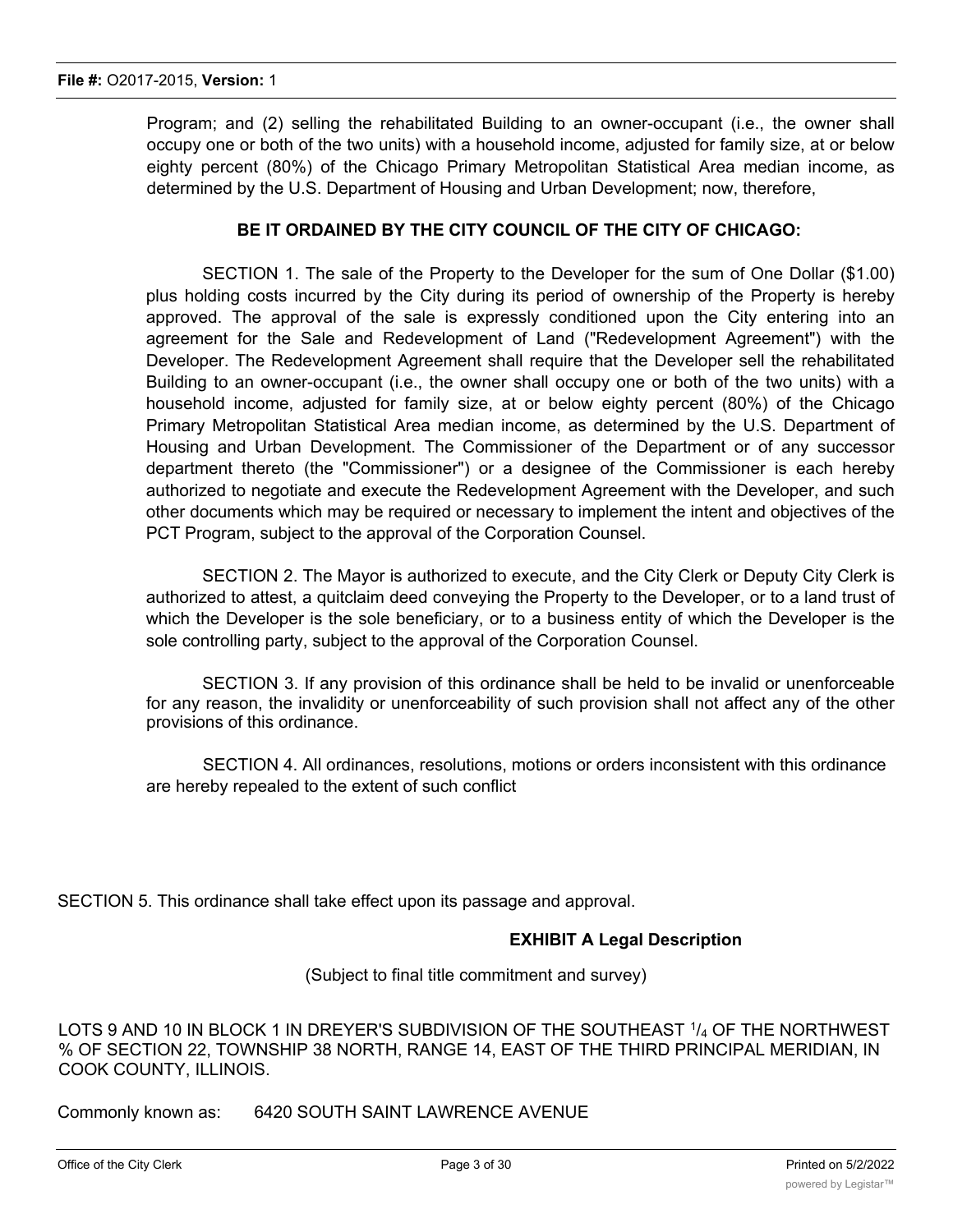## CHICAGO, ILLINOIS 60637 Property Index Numbers: 20-22-

#### 211-029-0000 AND 20-22-211-030-0000

## CITY OF CHICAGO ECONOMIC DISCLOSURE STATEMENT AND AFFIDAVIT

#### SECTION I -- GENERAL INFORMATION

A. Legal name of the Disclosing Party submitting this EDS. Include d/b/a/ if applicable:

Community Investment Corporation

Check ONE of the following three boxes:

Indicate whether the Disclosing Party submitting this EDS is:

- 1. [ ] the Applicant
	- OR
- 2. [ ] a legal entity holding a direct or indirect interest in the Applicant. State the legal name of the
- 2. Applicant in which the Disclosing Party holds an interest:
	- OR

3. [x] a legal entity with a right of control (see Section II.B.l.) State the legal name of the entity in which the Disclosing Party holds a right of control: Community Initiatives, Inc.

| B. Business address of the Disclosing Party: | 222 South Riverside Plaza - Suite 2200 |
|----------------------------------------------|----------------------------------------|
|                                              | Chicago, IL 60606                      |
|                                              |                                        |

C. Telephone: 312-258-0070 Fax: 312-258-3743 Email: jhess@cicchicago.com <mailto:jhess@cicchicago.com>

D. Name of contact person: Jonah Hess

E. Federal Employer Identification No. (if you have one):

F. Brief description of contract, transaction or other undertaking (referred to below as the "Matter") to which this EDS pertains. (Include pro ject number and location of property, if applicable):

Acquisition of property located at 6420 S. St Lawrence

G. Which City agency or department is requesting this EDS? Dept. of Planning and Development

If the Matter is a contract being handled by the City's Department of Procurement Services, please complete the following:

Specification U and Contract #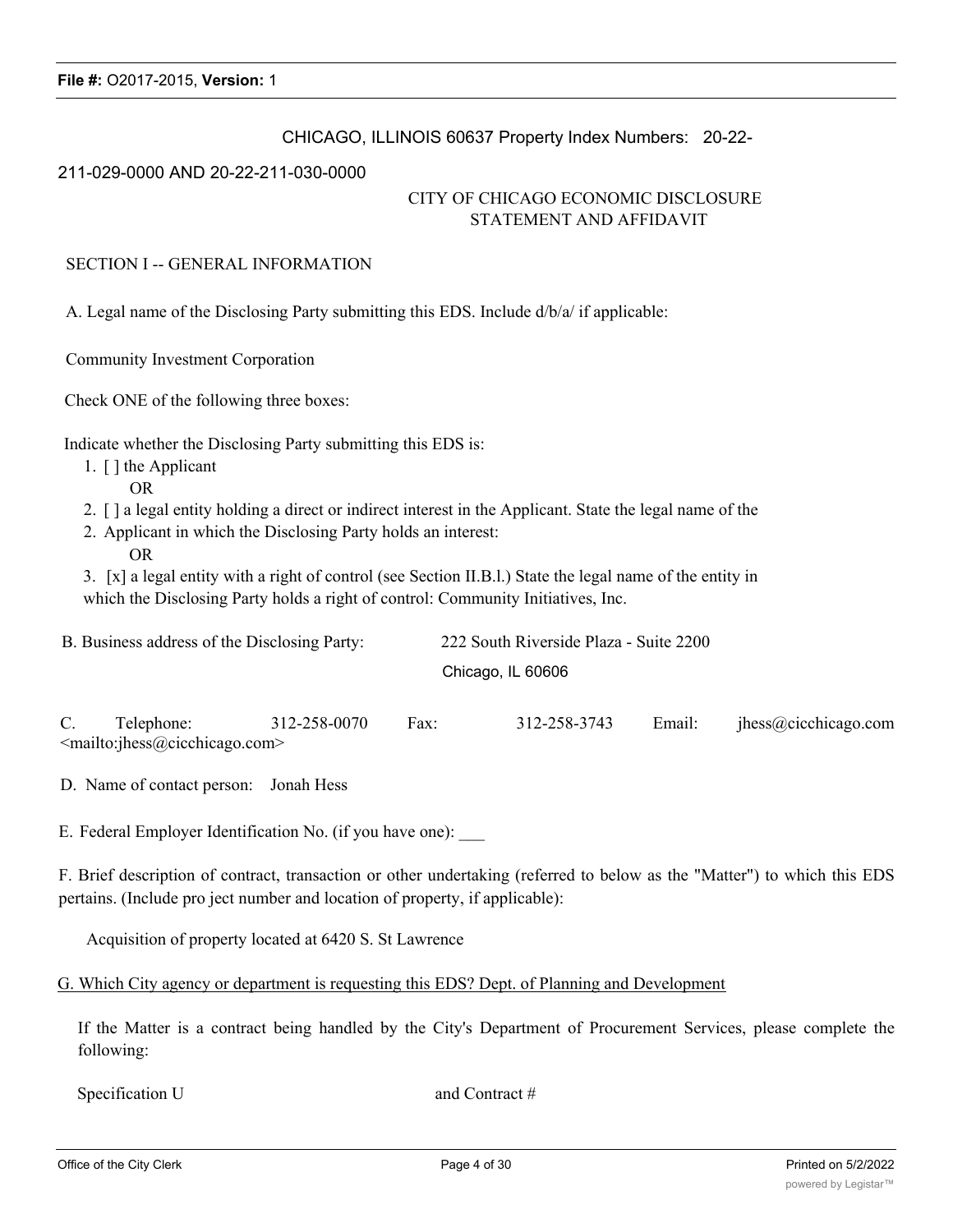Page 1 of 13

# **CIC OFFICERS - FY 2017**

**Chairman Vice Chairman President**

**Senior Vice President**

**Treasurer**

**Vice President**

**Secretary & General Counsel Giuseppe Papavero Assistant Secretary**

**Mitchell Feiger Dave Dykstra John G. Markowski Michael Bielawa Thomas Hinterberger John Crane**

## **Nicholas Brunick Controller Monica Kirby SECTION II -- DISCLOSURE OF OWNERSHIP INTERESTS**

## A. NATURE OF THE DISCLOSING PARTY 1. Indicate the

| nature of the Disclosing Party:          |                                                          |
|------------------------------------------|----------------------------------------------------------|
| Person                                   | Limited liability company<br>$\Box$                      |
| Publicly registered business corporation | Limited liability partnership<br>l I                     |
| Privately held business corporation      | Joint venture                                            |
| Sole proprietorship                      | Not-for-profit corporation                               |
| General partnership                      | (Is the not-for-profit corporation also a $501(c)(3)$ )? |
| Limited partnership                      | [?J Yes $\lceil \cdot \rceil$ No                         |
| Trust                                    | Other (please specify)                                   |

2. For legal entities, the state (or foreign country) of incorporation or organization, if applicable: Illinois

3. For legal entities not organized in the State of Illinois: Has the organization registered to do business in the State of Illinois as a foreign entity?

 $[ ]$  Yes  $[ ]$  No  $[ ]$  No  $[ ]$  N/A

## B. IF THE DISCLOSING PARTY IS A LEGAL ENTITY:

1. List below the full names and titles of all executive officers and all directors of the entity. NOTE: For not-forprofit corporations, also list below all members, if any, which are legal entities. If there are no such members, write "no members." For trusts, estates or other similar entities, list below the legal titleholder(s).

If the entity is a general partnership, limited partnership, limited liability company, limited liability partnership or joint venture, list below the name and title of each general partner, managing member, manager or any other person or entity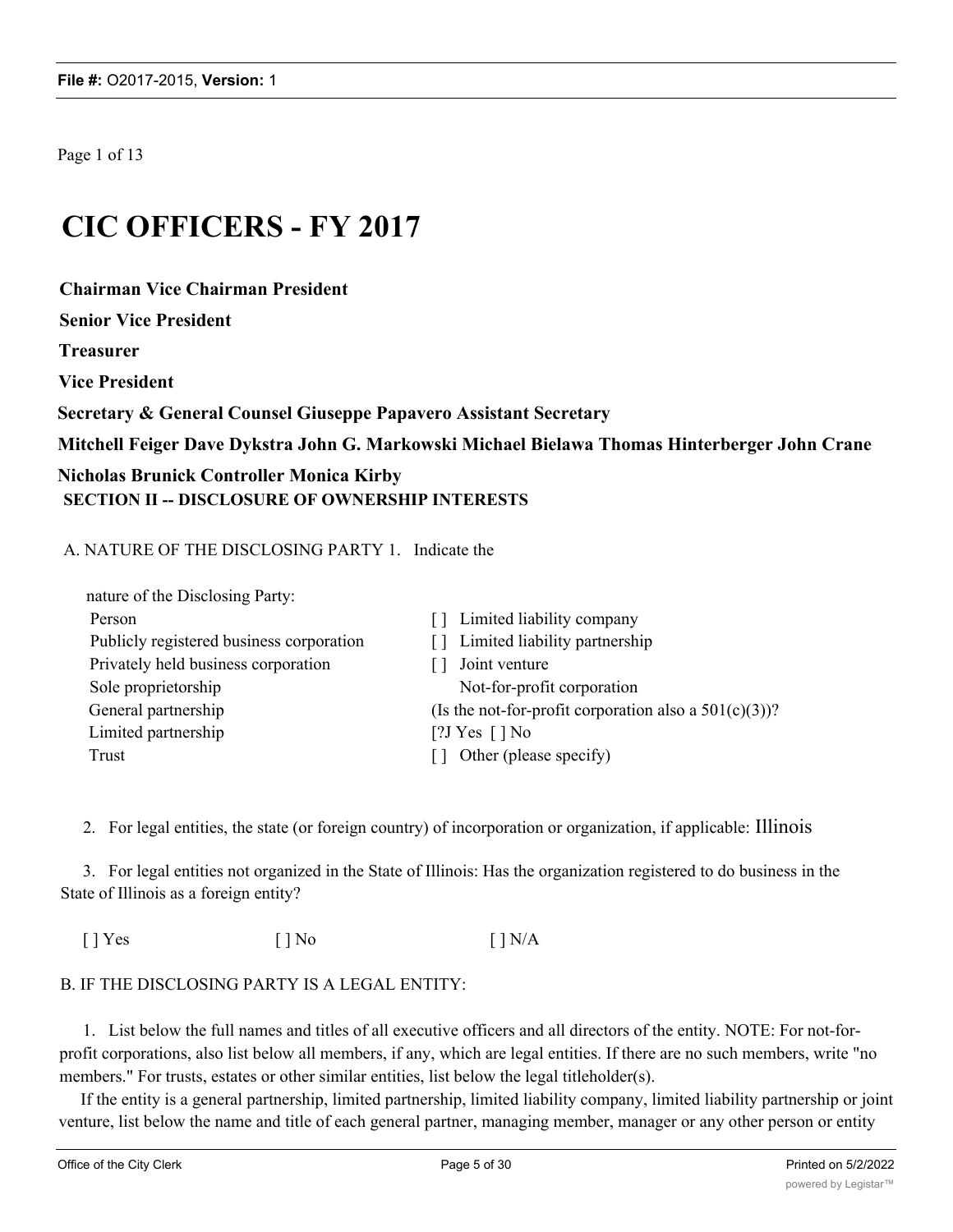that controls the day-to-day management of the Disclosing Party. NOTE: Each legal entity listed below must submit an EDS on its own behalf.

Name Title

no members

2. Please provide the following information concerning each person or entity having a direct or indirect beneficial interest (including ownership) in excess of 7.5% of the Disclosing Party. Examples of such an interest include shares in a corporation, partnership interest in a partnership or joint venture,

#### Page 2 of 13

interest of a member or manager in a limited liability company, or interest of a beneficiary of a trust, estate or other similar entity. If none, state "None." NOTE: Pursuant to Section 2-154-030 of the Municipal Code of Chicago ("Municipal Code"), the City may require any such additional information from any applicant which is reasonably intended to achieve full disclosure.

NONE

Name Business Address Percentage Interest in the Disclosing Party

#### **SECTION III -- BUSINESS RELATIONSHIPS WITH CITY ELECTED OFFICIALS**

Has the Disclosing Party had a "business relationship," as defined in Chapter 2-156 of the Municipal Code, with any City elected official in the 12 months before the date this EDS is signed?

[ J Yes W No

If yes, please identify below the name(s) of such City elected official(s) and describe such relationship(s):

#### **SECTION IV - DISCLOSURE OF SUBCONTRACTORS AND OTHER RETAINED PARTIES**

The Disclosing Party must disclose the name and business address of each subcontractor, attorney, lobbyist, accountant, consultant and any other person or entity whom the Disclosing Party has retained or expects to retain in connection with the Matter, as well as the nature of the relationship, and the total amount of the fees paid or estimated to be paid. The Disclosing Party is not required to disclose employees who are paid solely through the Disclosing Party's regular payroll.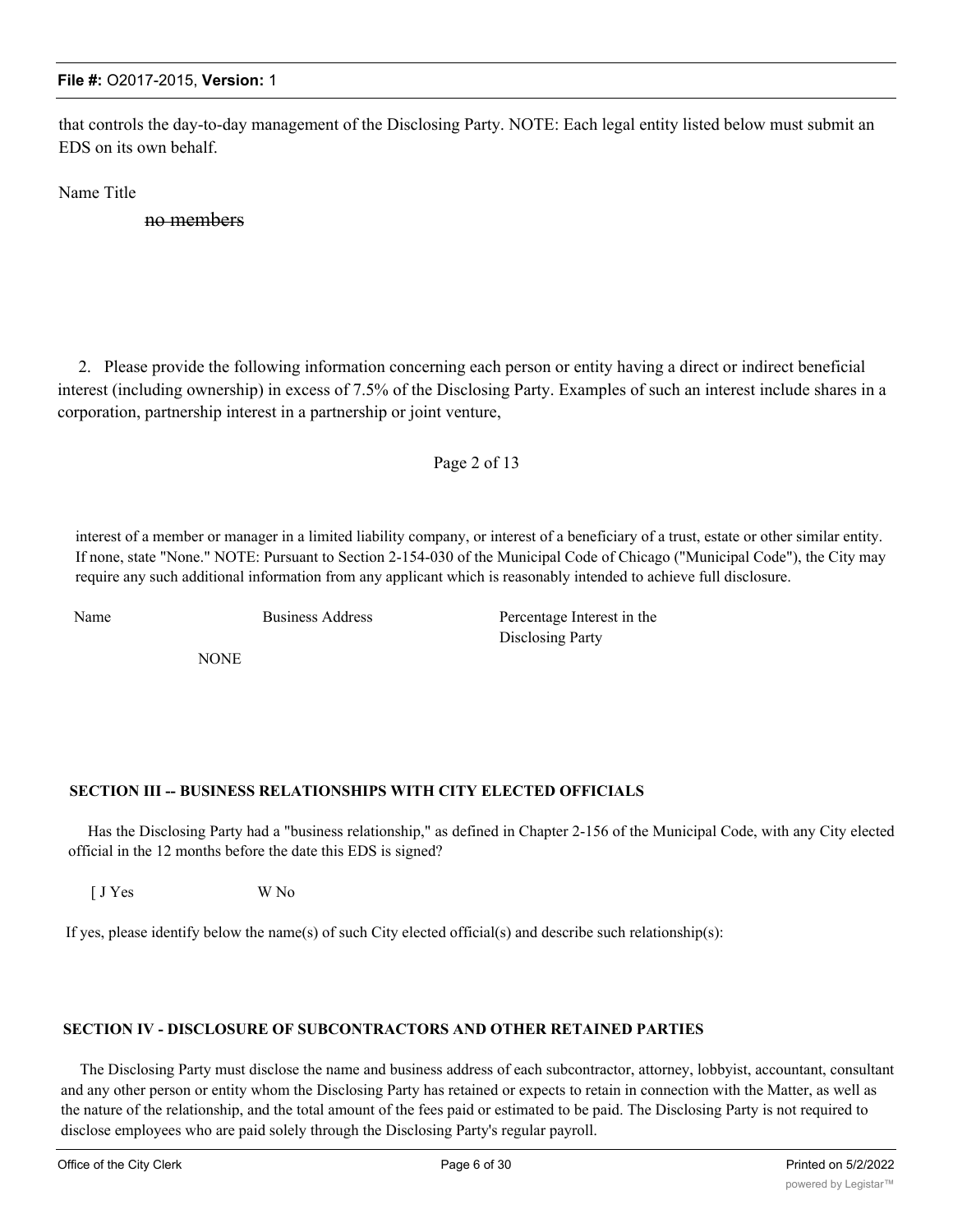"Lobbyist" means any person or entity who undertakes to influence any legislative or administrative action on behalf of any person or entity other than: (1) a not-for-profit entity, on an unpaid basis, or (2) himself. "Lobbyist" also means any person or entity any part of whose duties as an employee of another includes undertaking to influence any legislative or administrative action.

If the Disclosing Party is uncertain whether a disclosure is required under this Section, the Disclosing Party must either ask the City whether disclosure is required or make the disclosure.

#### Page 3 of 13

| Name (indicate whether Business |         | Relationship to Disclosing Party Fees (indicate whether |                              |  |
|---------------------------------|---------|---------------------------------------------------------|------------------------------|--|
| retained or anticipated         | Address | (subcontractor, attorney,                               | paid or estimated.) NOTE:    |  |
| to be retained)                 |         | lobbyist, etc.)                                         | "hourly rate" or "t.b.d." is |  |
|                                 |         |                                                         | not an acceptable response.  |  |

(Add sheets if necessary)

y Check here if the Disclosing Party has not retained, nor expects to retain, any such persons or entities.

#### SECTION V - CERTIFICATIONS

#### A. COURT-ORDERED CHILD SUPPORT COMPLIANCE

Under Municipal Code Section 2-92-415, substantial owners of business entities that contract with the City must remain in compliance with their child support obligations throughout the contract's term.

Has any person who directly or indirectly owns 10% or more of the Disclosing Party been declared in arrearage on any child support obligations by any Illinois court of competent jurisdiction?

| <b>IJYes</b> | $\lceil \cdot \rceil$ No | [xi No person directly or indirectly owns 10% or more of the |
|--------------|--------------------------|--------------------------------------------------------------|
|              |                          | Disclosing Party.                                            |

If "Yes," has the person entered into a court-approved agreement for payment of all support owed and is the person in compliance with that agreement?

 $[$  | Yes  $[$  | No

#### B. FURTHER CERTIFICATIONS

1. Pursuant to Municipal Code Chapter 1-23, Article I ("Article I")(which the Applicant should consult for defined terms (e.g.,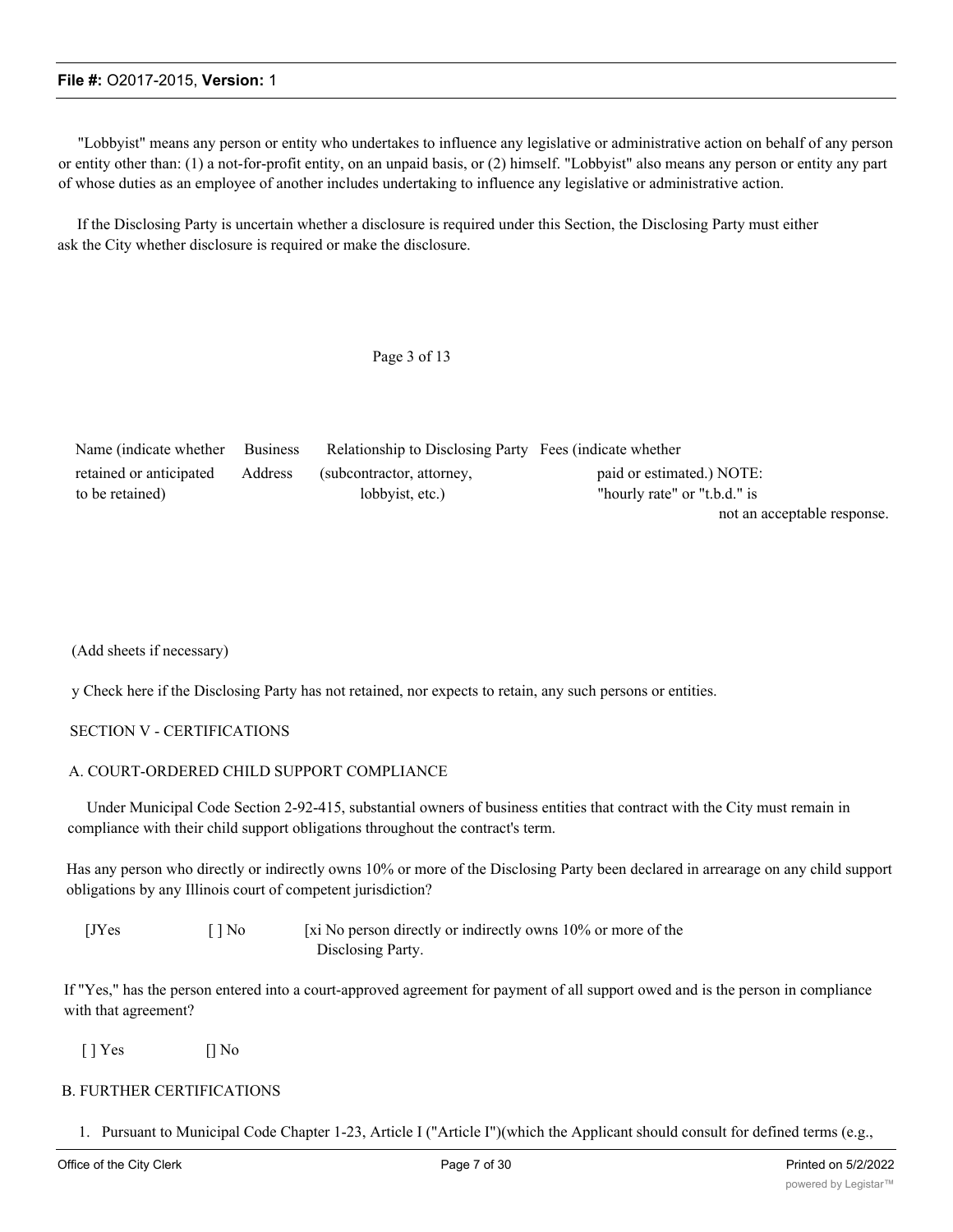"doing business") and legal requirements), if the Disclosing Party submitting this EDS is the Applicant and i.s doing business with the City, then the Disclosing Party certifies as follows: (i) neither the Applicant nor any controlling person is currently indicted or charged with, or has admitted guilt of, or has ever been convicted of, or placed under supervision for, any criminal offense involving actual, attempted, or conspiracy to commit bribery, theft, fraud, forgery, perjury, dishonesty or deceit against an officer or employee of the City or any sister agency; and (ii) the Applicant understands and acknowledges that compliance with Article I is a continuing requirement for doing business with the City. NOTE: If Article I applies to the Applicant, the permanent compliance timeframe in Article I supersedes some five-year compliance timeframes in certifications 2 and 3 below.

#### Page 4 of 13

2. The Disclosing Party and, if the Disclosing Party is a legal entity, all of those persons or entities identified in Section II.B. 1. of this EDS:

a. are not presently debarred, suspended, proposed for debarment, declared ineligible or voluntarily excluded from any transactions by any federal, state or local unit of government;

- b. have not, within a five-year period preceding the date of this EDS, been convicted of a criminal offense, adjudged guilty, or had a civil judgment rendered against them in connection with: obtaining, attempting to obtain, or performing a public (federal, state or local) transaction or contract under a public transaction; a violation of federal or state antitrust statutes; fraud; embezzlement; theft; forgery; bribery; falsification or destruction of records; making false statements; or receiving stolen property;
- c. are not presently indicted for, or criminally or civilly charged by, a governmental entity (federal, state or local) with committing any of the offenses set forth in clause B.2.b. of this Section V;
- d. have not, within a five-year period preceding the date of this EDS, had one or more public transactions (federal, state or local) terminated for cause or default; and
- e. have not, within a five-year period preceding the date of this EDS, been convicted, adjudged guilty, or found liable in a civil proceeding, or in any criminal or civil action, including actions concerning environmental violations, instituted by the City or by the federal government, any state, or any other unit of local government.
- 3. The certifications in subparts 3, 4 and 5 concern:
- the Disclosing Party;

· any "Contractor" (meaning any contractor or subcontractor used by the Disclosing Party in connection with the Matter, including but not limited to all persons or legal entities disclosed under Section IV, "Disclosure of Subcontractors and Other Retained Parties");

· any "Affiliated Entity" (meaning a person or entity that, directly or indirectly: controls the Disclosing Party, is controlled by the Disclosing Party, or is, with the Disclosing Party, under common control of another person or entity. Indicia of control include, without limitation: interlocking management or ownership; identity of interests among family members, shared facilities and equipment; common use of employees; or organization of a business entity following the ineligibility of a business entity to do business with federal or state or local government, including the City, using substantially the same management, ownership, or principals as the ineligible entity); with respect to Contractors, the term Affiliated Entity means a person or entity that directly or indirectly controls the Contractor, is controlled by it, or, with the Contractor, is under common control of another person or entity;

· any responsible official of the Disclosing Party, any Contractor or any Affiliated Entity or any other official, agent or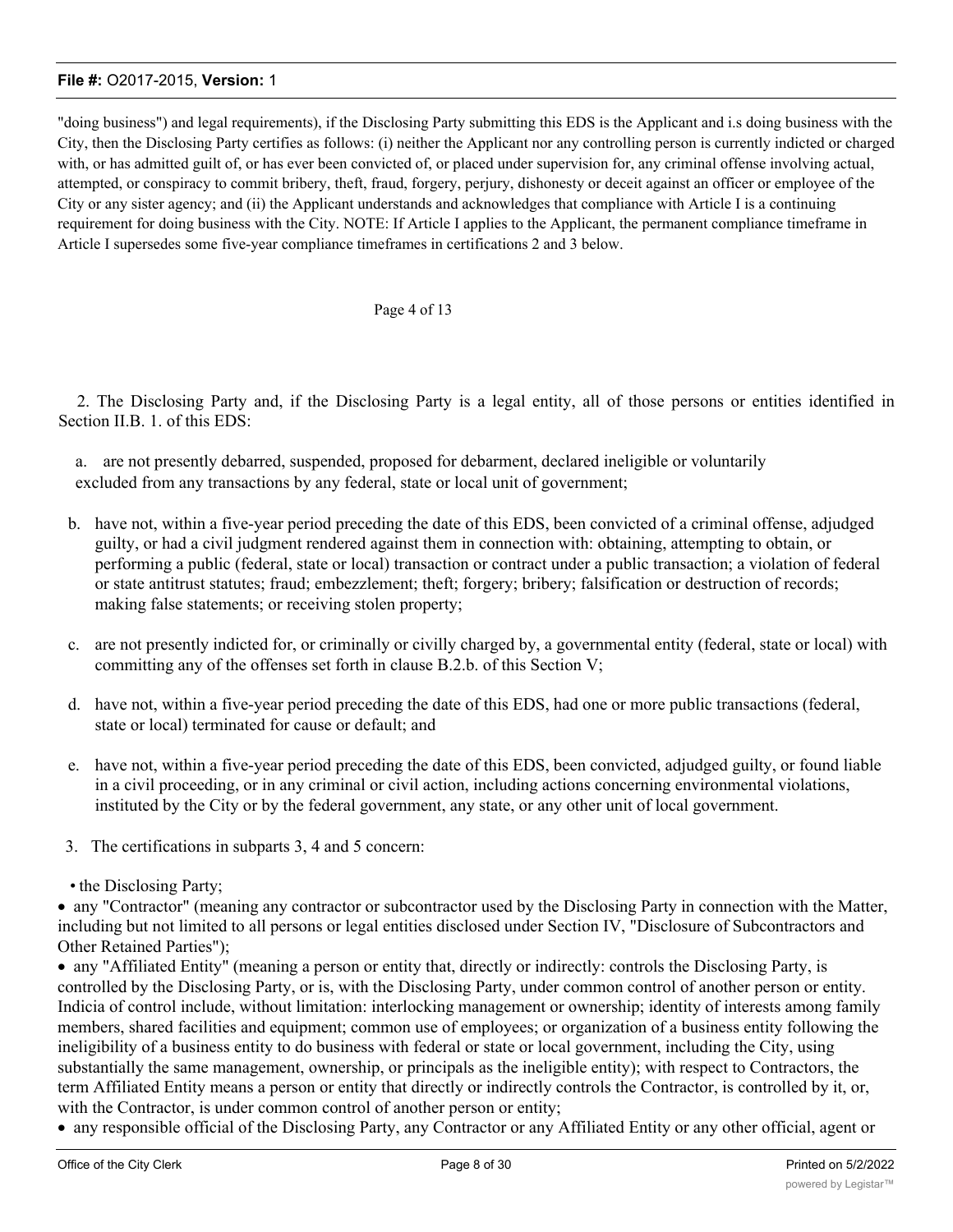employee of the Disclosing Party, any Contractor or any Affiliated Entity, acting pursuant to the direction or authorization of a responsible official of the Disclosing Party, any Contractor or any Affiliated Entity (collectively "Agents").

## Page 5 of 13

Neither the Disclosing Party, nor any Contractor, nor any Affiliated Entity of either the Disclosing Party or any Contractor nor any Agents have, during the five years before the date this EDS is signed, or, with respect to a Contractor, an Affiliated Entity, or an Affiliated Entity of a Contractor during the five years before the date of such Contractor's or Affiliated Entity's contract or engagement in connection with the Matter:

- a. bribed or attempted to bribe, or been convicted or adjudged guilty of bribery or attempting to bribe, a public officer or employee of the City, the State of Illinois, or any agency of the federal government or of any state or local government in the United States of America, in that officer's or employee's official capacity;
- b. agreed or colluded with other bidders or prospective bidders, or been a party to any such agreement, or been convicted or adjudged guilty of agreement or collusion among bidders or prospective bidders, in restraint of freedom of competition by agreement to bid a fixed price or otherwise; or
- c. made an admission of such conduct described in a. or b. above that is a matter of record, but have not been prosecuted for such conduct; or
- d. violated the provisions of Municipal Code Section 2-92-610 (Living Wage Ordinance).

4. Neither the Disclosing Party, Affiliated Entity or Contractor, or any of their employees, officials, agents or partners, is barred from contracting with any unit of state or local government as a result of engaging in or being convicted of (1) bid-rigging in violation of 720 ILCS 5/33E-3; (2) bid-rotating in violation of 720 ILCS 5/33E-4; or (3) any similar offense of any state or of the United States of America that contains the same elements as the offense of bidrigging or bid-rotating.

5. Neither the Disclosing Party nor any Affiliated Entity is listed on any of the following lists maintained by the Office of Foreign Assets Control of the U.S. Department of the Treasury or the Bureau of Industry and Security of the U.S. Department of Commerce or their successors: the Specially Designated Nationals List, the Denied Persons List, the Unverified List, the Entity List and the Debarred List.

6. The Disclosing Party understands and shall comply with the applicable requirements of Chapters 2-55 (Legislative Inspector General), 2-56 (Inspector General) and 2-156 (Governmental Ethics) of the Municipal Code.,

7. If the Disclosing Party is unable to certify to any of the above statements in this Part B (Further Certifications), the Disclosing Party must explain below: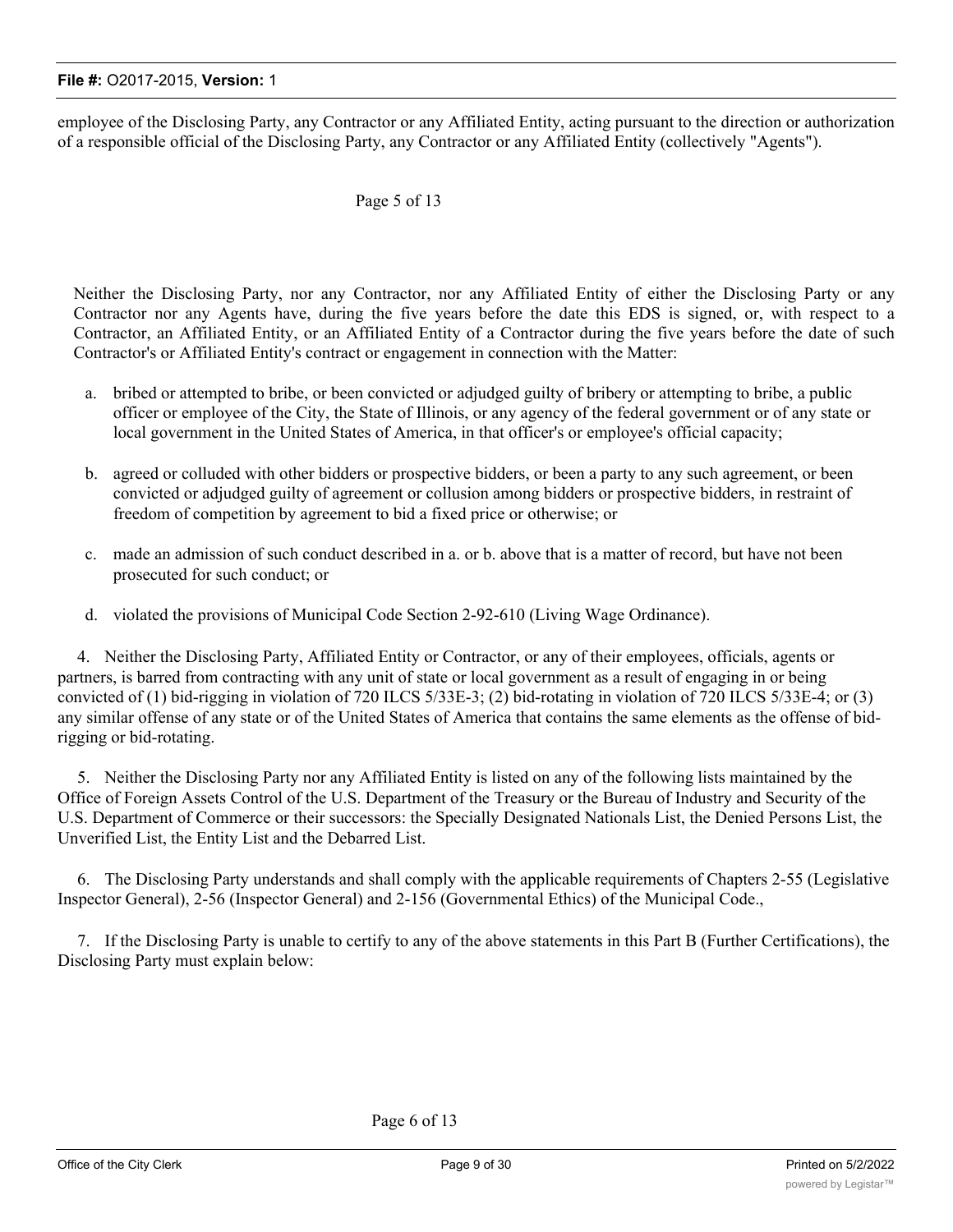If the letters "NA," the word "None," or no response appears on the lines above, it will be conclusively presumed that the Disclosing Party certified to the above statements.

8. To the best of the Disclosing Party's knowledge after reasonable inquiry, the following is a complete list of all current employees of the Disclosing Party who were, at any time during the 12-month period preceding the execution date of this EDS, an employee, or elected or appointed official, of the City of Chicago (if none, indicate with "N/A" or "none").

**NONE** 

9. To the best of the Disclosing Party's knowledge after reasonable inquiry, the following is a complete list of all gifts that the Disclosing Party has given or caused to be given, at any time during the 12-month period preceding the execution date of this EDS, to an employee, or elected or appointed official, of the City of Chicago. For purposes of this statement, a "gift" does not include: (i) anything made generally available to City employees or to the general public, or (ii) food or drink provided in the course of official City business and having a retail value of less than \$20 per recipient (if none, indicate with "N/A" or "none"). As to any gift listed below, please also list the name of the City recipient.

ran MR

## C. CERTIFICATION OF STATUS AS FINANCIAL INSTITUTION

1. The Disclosing Party certifies that the Disclosing Party (check one)

1.  $\left[\right]$  is y is not

a "financial institution" as defined in Section 2-32-455(b) of the Municipal Code.

2. If the Disclosing Party IS a financial institution, then the Disclosing Party pledges:

"We are not and will not become a predatory lender as defined in Chapter 2-32 of the Municipal Code. We further pledge that none of our affiliates is, and none of them will become, a predatory lender as defined in Chapter 2-32 of the Municipal Code. We understand that becoming a predatory lender or becoming an affiliate of a predatory lendei may result in the loss of the privilege of doing business with the City."

If the Disclosing Party is unable to make this pledge because it or any of its affiliates (as defined in Section 2-32-455 (b) of the Municipal Code) is a predatory lender within the meaning of Chapter 2-32 of the Municipal Code, explain here (attach additional pages if necessary):

 $N/A$   $\blacksquare$ 

Page 7 of 13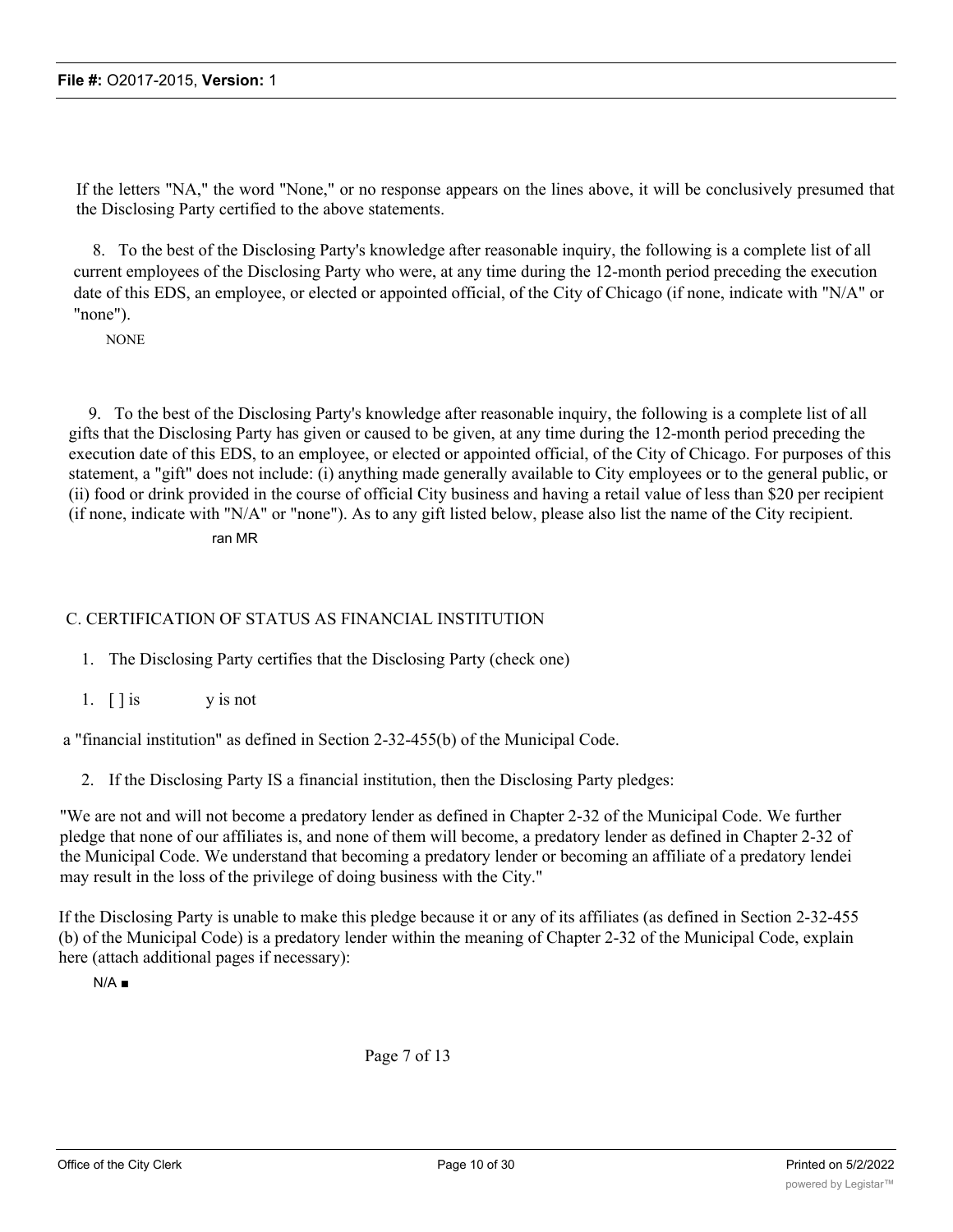If the letters "NA," the word "None," or no response appears on the lines above, it will be conclusively presumed that the Disclosing Party certified to the above statements.

D. CERTIFICATION REGARDING INTEREST IN CITY BUSINESS

Any words or terms that are defined in Chapter 2-156 of the Municipal Code have the same meanings when used in this Part D.

1. In accordance with Section 2-156-110 of the Municipal Code: Does any official or employee of the City have a financial interest in his or her own name or in the name of any other person or entity in the Matter?

[ ] Yes M No

NOTE: If you checked "Yes" to Item D.l., proceed to Items D.2. and D.3. If you checked "No" to Item D.l., proceed to Part E.

2. Unless sold pursuant to a process of competitive bidding, or otherwise permitted, no City elected official or employee shall have a financial interest in his or her own name or in the name of any other person or entity in the purchase of any property that (i) belongs to the City, or (ii) is sold for taxes or assessments, or (iii) is sold by virtue of legal process at the suit of the City (collectively, "City Property Sale"). Compensation for property taken pursuant to the City's eminent domain power does not constitute a financial interest within the meaning of this Part D.

Does the Matter involve a City Property Sale?

 $[ ]$  Yes  $[ ]$  No

3. If you checked "Yes" to Item D.l., provide the names and business addresses of the City officials or employees having such interest and identify the nature of such interest:

Name Business Address Nature of Interest

4. The Disclosing Party further certifies that no prohibited financial interest in the Matter will be acquired by any City official or employee.

#### E. CERTIFICATION REGARDING SLAVERY ERA BUSINESS

Please check either 1. or 2. below. If the Disclosing Party checks 2., the Disclosing Party must disclose below or in an attachment to this EDS all information required by paragraph 2. Failure to

Page 8 of 13

comply with these disclosure requirements may make any contract entered into with the City in connection with the Matter voidable by the City.

y 1. The Disclosing Party verifies that the Disclosing Party has searched any and all records of the Disclosing Party and any and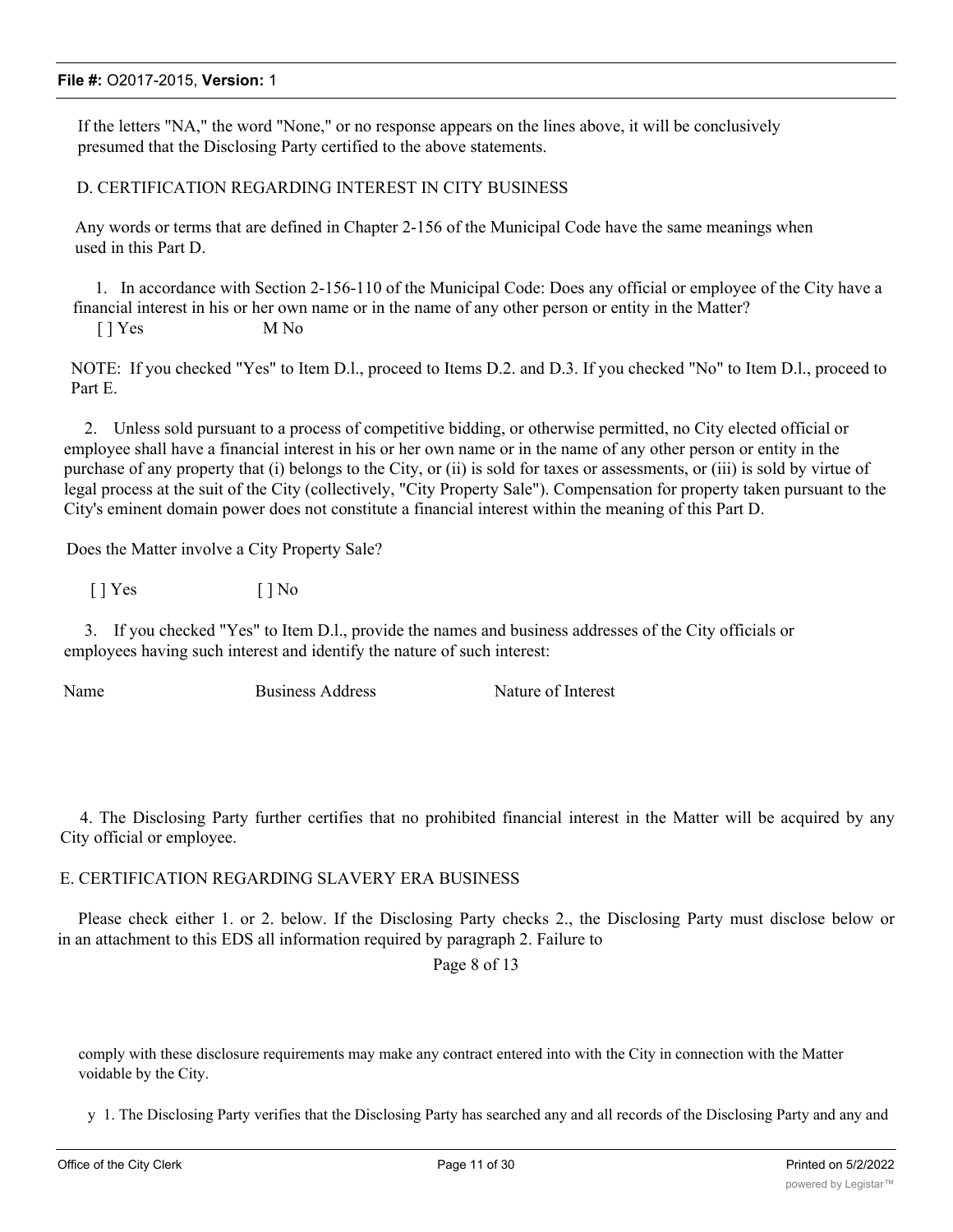all predecessor entities regarding records of investments or profits from slavery or slaveholder insurance policies during the slavery era (including insurance policies issued to slaveholders that provided coverage for damage to or injury or death of their slaves), and the Disclosing Party has found no such records.

2. The Disclosing Party verifies that, as a result of conducting the search in step 1 above, the Disclosing Party has found records of investments or profits from slavery or slaveholder insurance policies. The Disclosing Party verifies that the following constitutes full disclosure of all such records, including the names of any and all slaves or slaveholders described in those records:

#### **SECTION VI CERTIFICATIONS FOR FEDERALLY FUNDED MATTERS**

NOTE: If the Matter is federally funded, complete this Section VI. If the Matter is not federally funded, proceed to Section VII. For purposes of this Section VI, tax credits allocated by the City and proceeds of debt obligations of the City are not federal funding.

#### A. CERTIFICATION REGARDING LOBBYING

I. List below the names of all persons or entities registered under the federal Lobbying Disclosure Act of 1995 who have made lobbying contacts on behalf of the Disclosing Party with respect to the Matter: (Add sheets if necessary):

(If no explanation appears or begins on the lines above, or if the letters "NA" or if the word "None" appear, it will be conclusively presumed that the Disclosing Party means that NO persons or entities registered under the Lobbying Disclosure Act of 1995 have made lobbying contacts on behalf of the Disclosing Party with respect to the Matter.)

2. The Disclosing Party has not spent and will not expend any federally appropriated funds to pay any person or entity listed in Paragraph A.l. above for his or her lobbying activities or to pay any person or entity to influence or attempt to influence an officer or employee of any agency, as defined by applicable federal law, a member of Congress, an officer or employee of Congress, or an employee of a member of Congress, in connection with the award of any federally funded contract, making any federally funded grant or loan, entering into any cooperative agreement, or to extend, continue, renew, amend, or modify any federally funded contract, grant, loan, or cooperative agreement.

Page 9 of 13

3. The Disclosing Party wil! submit an updated certification at the end of each calendar quarter in which there occurs any event that materially affects the accuracy of the statements and information set forth in paragraphs A.l. and A.2. above.

4. The Disclosing Party certifies that either: (i) it is not an organization described in section  $501(c)(4)$  of the Internal Revenue Code of 1986; or (ii) it is an organization described in section 501(c)(4) of the Internal Revenue Code of 1986 but has not engaged and will not engage in "Lobbying Activities".

5. If the Disclosing Party is the Applicant, the Disclosing Party must obtain certifications equal in form and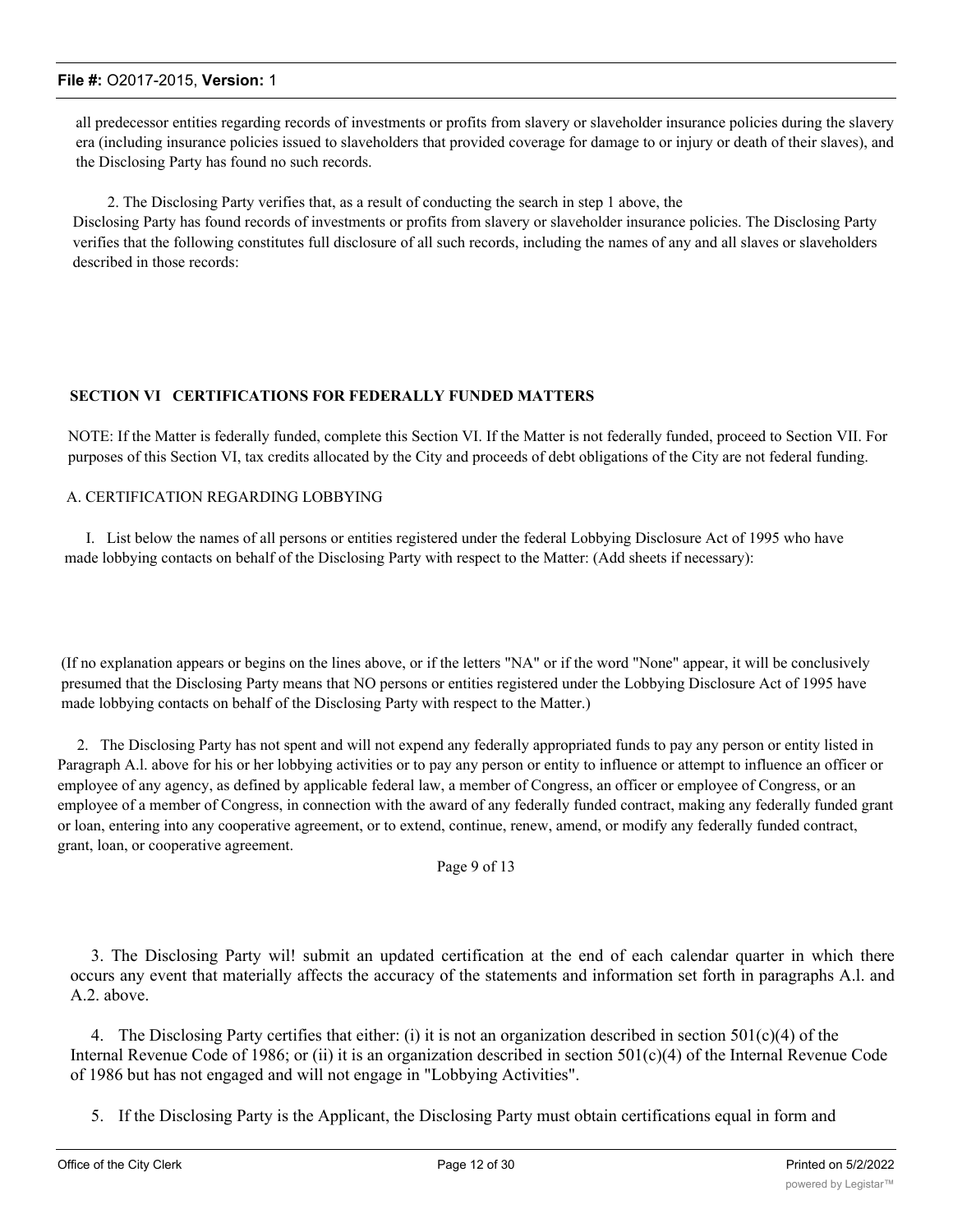substance to paragraphs A.l. through A.4. above from all subcontractors before it awards any subcontract and the Disclosing Party must maintain all such subcontractors' certifications for the duration of the Matter and must make such certifications promptly available to the City upon request.

## B. CERTIFICATION REGARDING EQUAL EMPLOYMENT OPPORTUNITY

If the Matter is federally funded, federal regulations require the Applicant and all proposed subcontractors to submit the following information with their bids or in writing at the outset of negotiations.

Is the Disclosing Party the Applicant?

 $[ ]$  Yes  $[ ]$  No

If "Yes," answer the three questions below:

1. Have you developed and do you have on file affirmative action programs pursuant to applicable federal regulations? (See 41 CFR Part 60-2.)

[ ] Yes [ ] No

2. Have you filed with the Joint Reporting Committee, the Director of the Office of Federal Contract Compliance Programs, or the Equal Employment Opportunity Commission all reports due under the applicable filing requirements?

 $[$  | Yes  $[$  | No

3. Have you participated in any previous contracts or subcontracts subject to the equal opportunity clause?

 $[ ]$  Yes  $[ ]$  No

If you checked "No" to question 1. or 2. above, please provide an explanation:

#### Page 10 of 13

## **SECTION VII - ACKNOWLEDGMENTS, CONTRACT INCORPORATION, COMPLIANCE, PENALTIES, DISCLOSURE**

The Disclosing Party understands and agrees that:

A. The certifications, disclosures, and acknowledgments contained in this EDS will become part of any contract or other agreement between the Applicant and the City in connection with the Matter, whether procurement, City assistance, or other City action, and are material inducements to the City's execution of any contract or taking other action with respect to the Matter. The Disclosing Party understands that it must comply with all statutes, ordinances, and regulations on which this EDS is based.

B. The City's Governmental Ethics and Campaign Financing Ordinances, Chapters 2-156 and 2-164 of the Municipal Code, impose certain duties and obligations on persons or entities seeking City contracts, work, business, or transactions. The full text of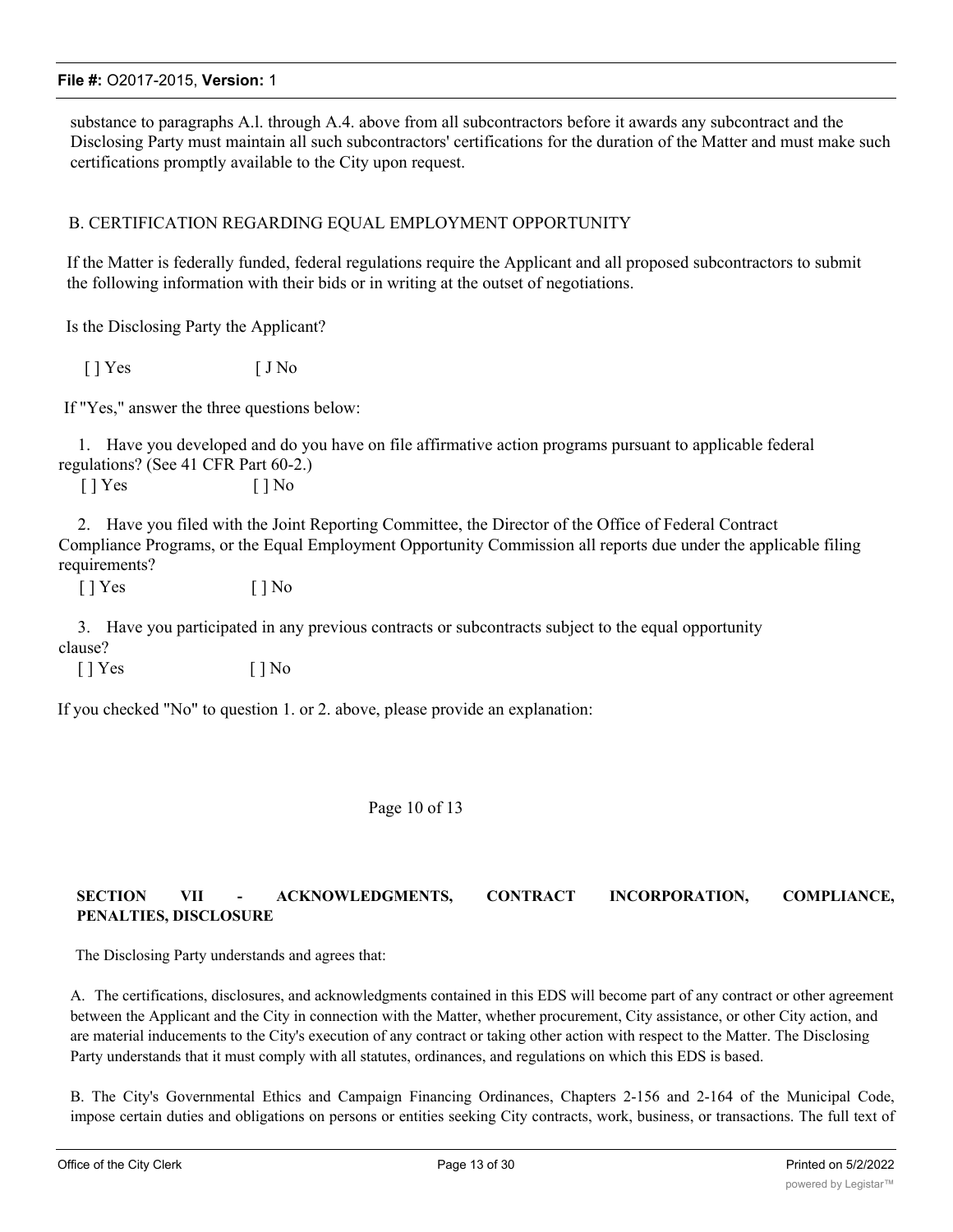these ordinances and a training program is available on line at www.cityofchicago.org/Ethics  $\lt$ http://www.cityofchicago.org/Ethics>, and may also be obtained from the City's Board of Ethics, 740 N.

Sedgwick St., Suite 500, Chicago, IL 60610, (312) 744-9660. The Disclosing Party must comply fully with the applicable ordinances.

C. If the City determines that any information provided in this EDS is false, incomplete or inaccurate, any contract or other agreement in connection with which it is submitted may be rescinded or be void or voidable, and the City may pursue any remedies under the contract or agreement (if not rescinded or void), at law, or in equity, including terminating the Disclosing Party's participation in the Matter and/or declining to allow the Disclosing Party to participate in other transactions with the City. Remedies at law for a false statement of material fact may include incarceration and an award to the City of treble damages.

D. It is the City's policy to make this document available to the public on its Internet site and/or upon request. Some or all of the information provided on this EDS and any attachments to this EDS may be made available to the public on the Internet, in response to a Freedom of Information Act request, or otherwise. By completing and signing this EDS, the Disclosing Party waives and releases any possible rights or claims which it may have against the City in connection with the public release of information contained in this EDS and also authorizes the City to verify the accuracy of any information submitted in this EDS.

E. The information provided in this EDS must be kept cunent. In the evenL of changes, the Disclosing Party must supplement this EDS up to the time the City takes action on the Matter. If the Matter is a contract being handled by the City's Department of Procurement Services, the Disclosing Party must update this EDS as the contract requires. NOTE: With respect to Matters subject to Article I of Chapter 1-23 of the Municipal Code (imposing PERMANENT INELIGIBILITY for certain specified offenses), the information provided herein regarding eligibility must be kept current for a longer period, as required by Chapter 1-23 and Section 2-154-020 of the Municipal Code.

The Disclosing Party represents and warrants that:

#### Page 11 of 13

F. 1. The Disclosing Party is not delinquent in the payment of any tax administered by the Illinois Department of Revenue, nor are the Disclosing Party or its Affiliated Entities delinquent in paying any fine, fee, tax or other charge owed to the City. This includes, but is not limited to, all water charges, sewer charges, license fees, parking tickets, property taxes or sales taxes.

F.2 If the Disclosing Party is the Applicant, the Disclosing Party and its Affiliated Entities will not use, nor permit their subcontractors to use, any facility listed by the U.S. E.P.A. on the federal Excluded Parties List System ("EPLS") maintained by the U. S. General Services Administration.

F.3 If the Disclosing Party is the Applicant, the Disclosing Party will obtain from any contractors/subcontractors hired or to be hired in connection with the Matter certifications equal in form and substance to those in F.l. and F.2. above and will not, without the prior written consent of the City, use any such contractor/subcontractor that does not provide such certifications or that the Disclosing Party has reason to believe has not provided or cannot provide truthful certifications.

NOTE: If the Disclosing Party cannot certify as to any of the items in F.L, F.2. or F.3. above, an explanatory statement must be attached to this EDS.

## **CERTIFICATION**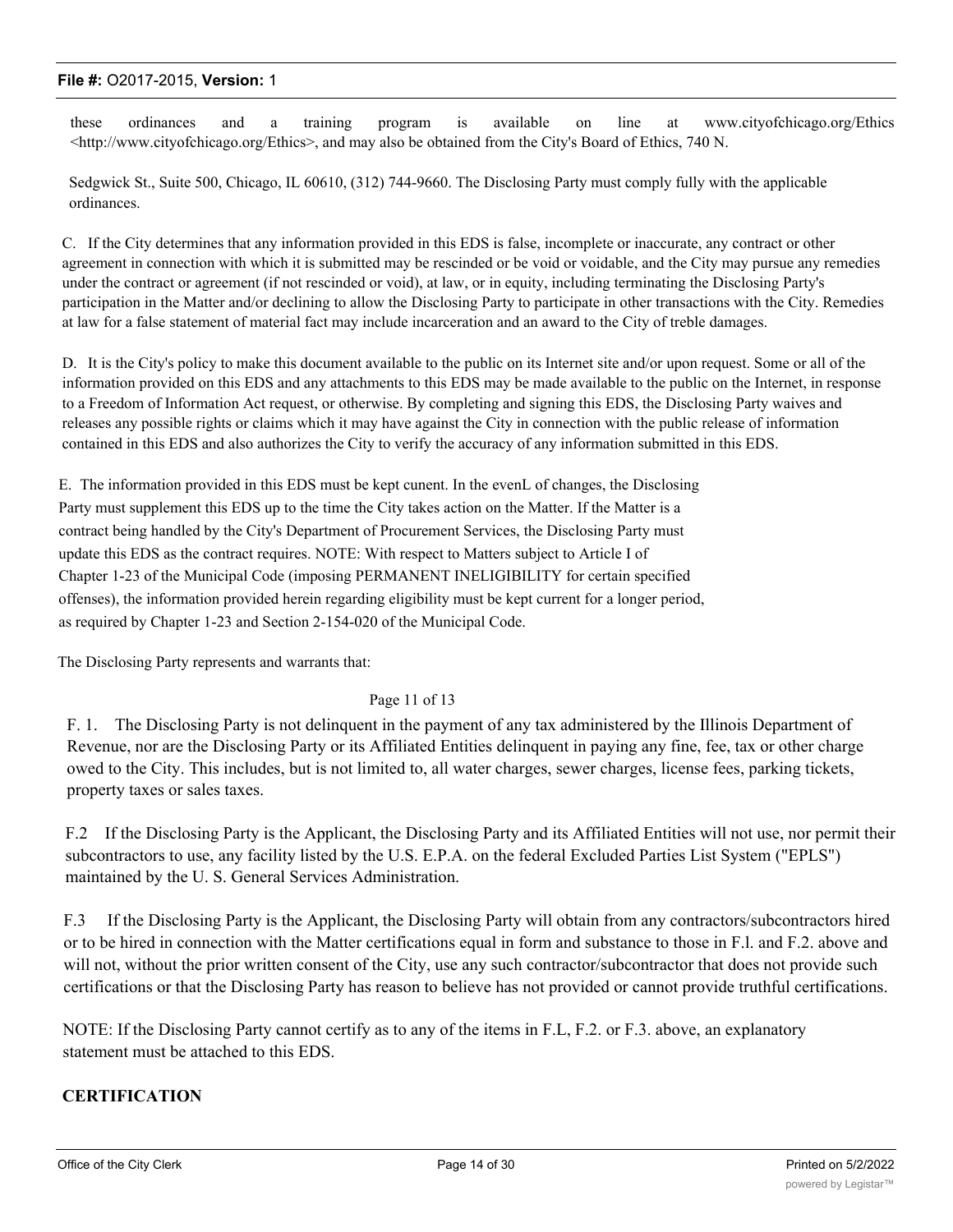Under penalty of perjury, the person signing below: (1) warrants that he/she is authorized to execute this EDS and Appendix A (if applicable) on behalf of the Disclosing Party, and (2) warrants that all certifications and statements contained in this EDS and Appendix A (if applicable) are true, accurate and complete as of the date furnished to the City. MARK 0WS1TI

Community-Investment-Corporation (Printor type name of Disclosing Party) (Print orfype name of person signing) PRESIDENT *Signed, and sworn to before me on (date at*  $C$  6) XU  $_{CounIVi} \sim IL(>$  ' (Print or type title of person signing)

(state). <sup>7</sup> I "OFFICIAL SEAL"

**MONICA KIRBY** Notary Public, State of Illinois

Commission expires

Notary Public. tJ^^^l^Pires Au9-02-2017 Page 12 of 13

## CITY OF CHICAGO ECONOMIC DISCLOSURE STATEMENT AND AFFIDAVIT APPENDIX A

#### FAMILIAL RELATIONSHIPS WITH ELECTED CITY OFFICIALS AND DEPARTMENT HEADS

This Appendix is to be completed only by (a) the Applicant, and (b) any legal entity which has a direct ownership interest in the Applicant exceeding 7.5 percent. It is not to be completed by any legal entity which has only an indirect ownership interest in the Applicant.

Under Municipal Code Section 2-154-015, the Disclosing Party must disclose whether such Disclosing Party or any "Applicable Party" or any Spouse or Domestic Partner thereof currently has a "familial relationship" with any elected city official or department head. A "familial relationship" exists if, as of the date this EDS is signed, the Disclosing Party or any "Applicable Party" or any Spouse or Domestic Partner thereof is related to the mayor, any alderman, the city clerk, the city treasurer or any city department head as spouse or domestic partner or as any of the following, whether by blood or adoption: parent, child, brother or sister, aunt or uncle, niece or nephew, grandparent, grandchild, father-in-law, mother-in-law, son-in-law, daughter-in-law, stepfather or stepmother, stepson or stepdaughter, stepbrother or stepsister or half-brother or half-sister.

"Applicable Party" means (1) all executive officers of the Disclosing Party listed in Section II.B.l.a., if the Disclosing Party is a corporation; all partners of the Disclosing Party, if the Disclosing Party is a general partnership; all general partners and limited partners of the Disclosing Party, if the Disclosing Party is a limited partnership; all managers, managing members and members of the Disclosing Party, if the Disclosing Party is a limited liability company; (2) all principal officers of the Disclosing Party; and (3) any person having more than a 7.5 percent ownership interest in the Disclosing Party. "Principal officers" means the president, chief operating officer, executive director, chief financial officer, treasurer or secretary of a legal entity or any person exercising similar authority.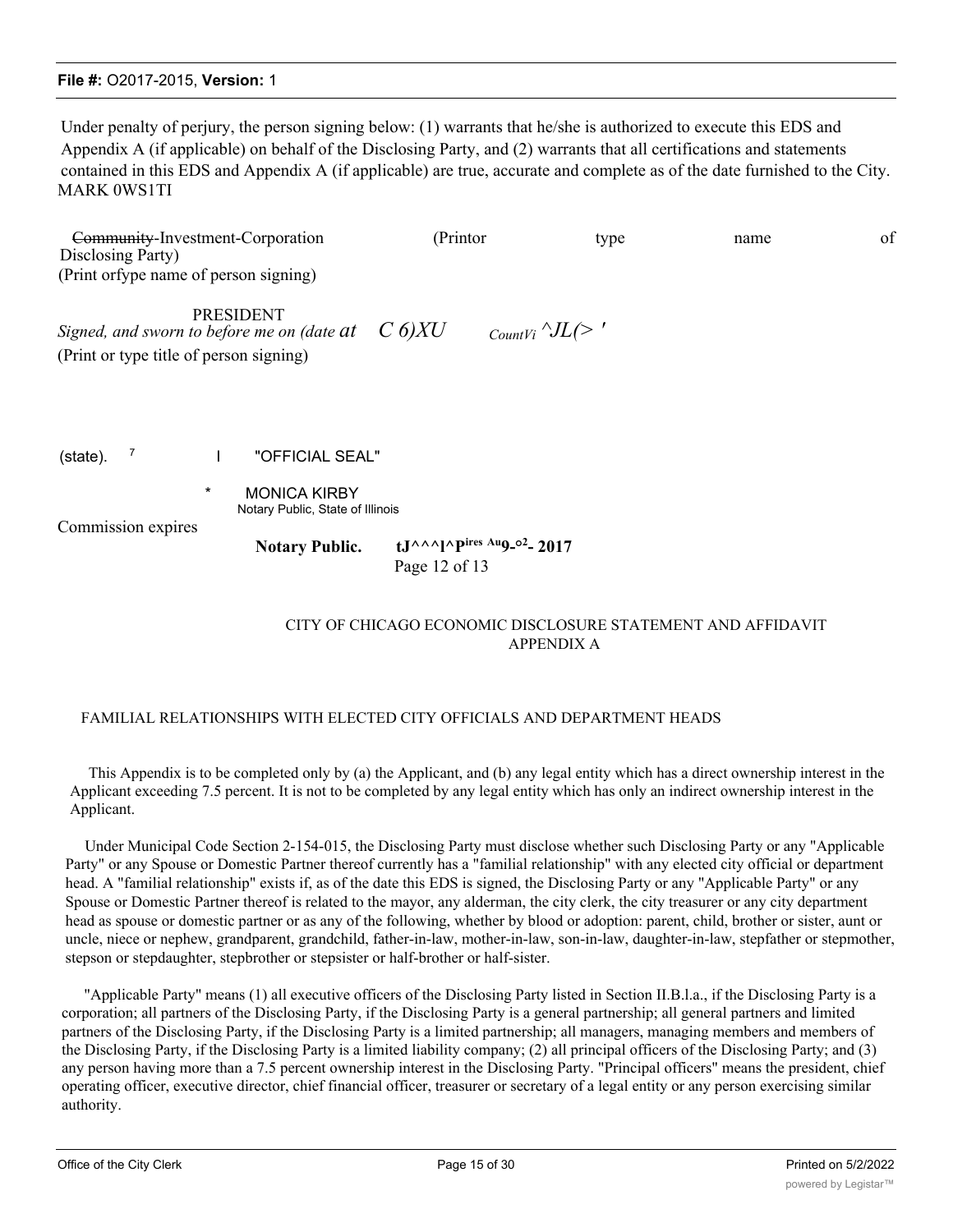Does the Disclosing Party or any "Applicable Party" or any Spouse or Domestic Partner thereof currently have a "familial relationship" with an elected city official or department head7

 $[ ]$  Yes  $[$ yj No

If yes, please identify below (1) the name and title of such person, (2) the name of the legal entity to which such person is connected; (3) the name and title of the elected city official or department head to whom such person has a familial relationship, and (4) the precise nature of such familial relationship.

Page 13 of 13

#### **CITY OF CHICAGO ECONOMIC DISCLOSURE STATEMENT AND AFFIDAVIT APPENDIX B**

#### **BUILDING CODE SCOFFLAW7PROBLEM LANDLORD CERTIFICATION**

**This Appendix is to be completed only by (a) the Applicant, and (b) any legal entity which has a direct ownership interest in the Applicant exceeding 7.5 percent (an "Owner"). It is not to be completed by any legal entity which has only an indirect ownership interest in the Applicant.**

1. Pursuant to Municipal Code Section 2-154-010, is the Applicant or any Owner identified as a building code scofflaw or problem landlord pursuant to Section 2-92-416 of the Municipal Code?

[ ]Yes [x]No

- 2. If the Applicant is a legal entity publicly traded on any exchange, is any officer or director of the Applicant identified as a building code scofflaw or problem landlord pursuant to Section 2-92-416 of the Municipal Code?
	-

[ ]Yes [ ]No ] Not Applicable

3. If yes to (1) or (2) above, please identify below the name of the person or legal entity identified as a building code scofflaw or problem landlord and the address of the building or buildings to which the pertinent code violations apply.

#### **FILLING OUT THIS APPENDIX B CONSTITUTES ACKNOWLEDGMENT AND AGREEMENT THAT THIS APPENDIX B IS INCORPORATED BY REFERENCE INTO, AND MADE A PART OF, THE ASSOCIATED EDS, AND THAT THE REPRESENTATIONS MADE IN THIS APPENDIX B ARE SUBJECT TO THE CERTIFICATION MADE UNDER PENALTY OF PERJURY ON PAGE 12 OF THE ASSOCIATED EDS.**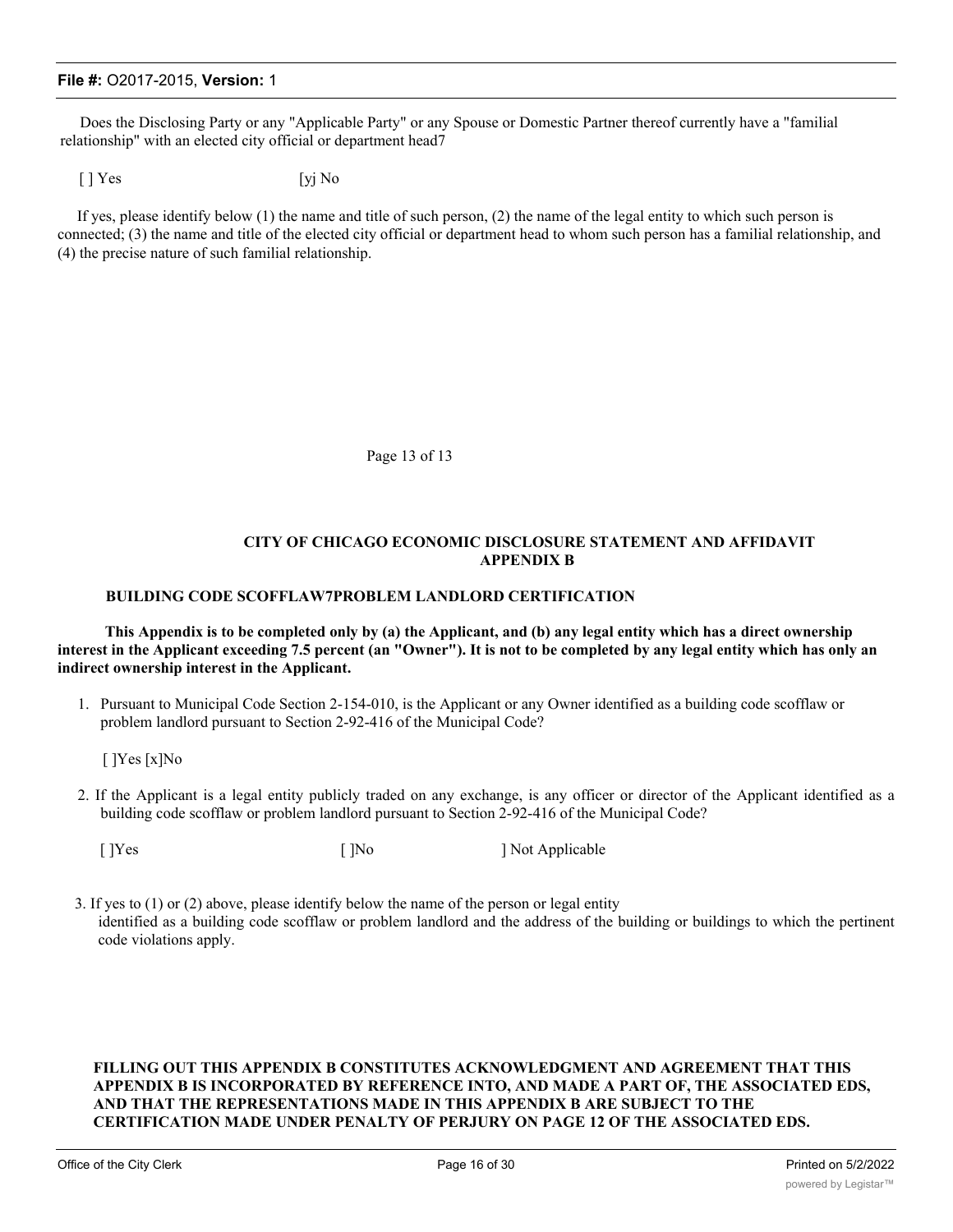## CITY OF CHICAGO ECONOMIC DISCLOSURE STATEMENT AND AFFIDAVIT

SECTION I -- GENERAL INFORMATION

A. Legal name of the Disclosing Party submitting this EDS. Include d/b/a/ if applicable:

Community Initiatives, Inc.

Check ONE of the following three boxes:

Indicate whether the Disclosing Party submitting this EDS is:

- 1. |x] the Applicant
	- OR
- 2. [] a legal entity holding a direct or indirect interest in the Applicant. State the legal name of the
- 2. Applicant in which the Disclosing Party holds an interest: OR

3. [] a legal entity with a right of control (see Section II.B.l.) State the legal name of the entity in which the Disclosing Party holds a right of control:

B. Business address of the Disclosing Party: 222 South Riverside Plaza - Suite 2200

Chicago, IL 60606

C. Telephone: 312-258-0070 Fax: 312-258-3743 Email: jhess@cicchicago.com

<mailto:jhess@cicchicago.com>

D. Name of contact person: Jonah Hess

E. Federal Employer Identification No. (if you have one):;

F. Brief description of contract, transaction or other undertaking (referred to below as the "Matter") to which this EDS pertains. (Include project number and location of property, if applicable):

Acquisition of property located at 6420 S. St Lawrence

G. Which City agency or department is requesting this EDS? Dept of Planning and Development

If the Matter is a contract being handled by the City's Department of Procurement Services, please complete the following:

Specification # and Contract #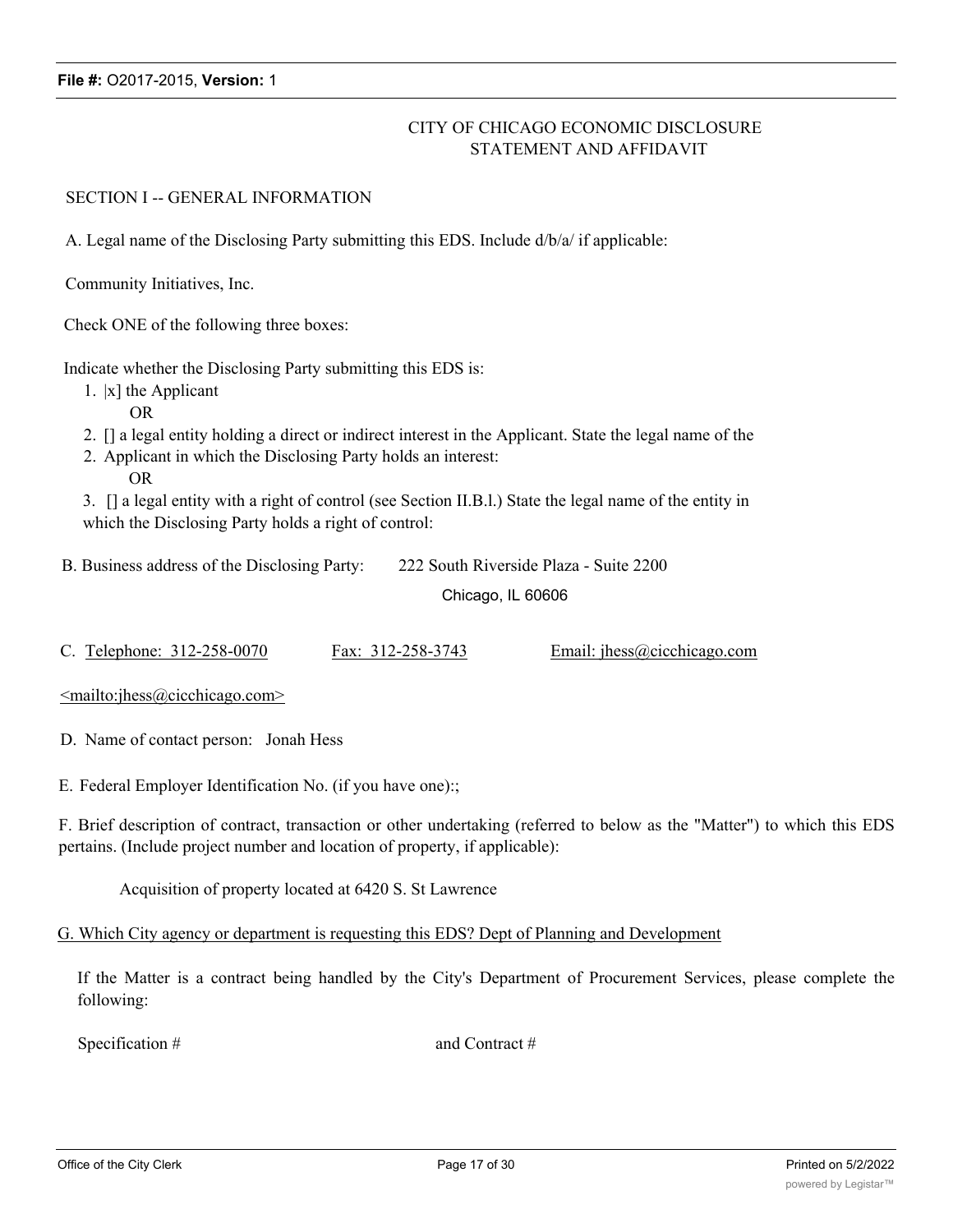Page 1 of 13

## **SECTION II -- DISCLOSURE OF OWNERSHIP INTERESTS**

|                                          |     | A. NATURE OF THE DISCLOSING PARTY 1. Indicate the nature of the Disclosing Party: |
|------------------------------------------|-----|-----------------------------------------------------------------------------------|
| Person                                   |     |                                                                                   |
| Publicly registered business corporation |     |                                                                                   |
| Privately held business corporation      |     |                                                                                   |
| Sole proprietorship                      |     |                                                                                   |
| General partnership                      | (Is |                                                                                   |
| Limited partnership                      |     |                                                                                   |
| Trust                                    |     |                                                                                   |

Limited liability company Limited liability partnership Joint venture Not-for-profit corporation the not-for-profit corporation also a  $501(c)(3)$ ?  $[3]$  Yes  $[ ]$  No Other (please specify)

2. For legal entities, the state (or foreign country) of incorporation or organization, if applicable:

## Illinois

3. For legal entities not organized in the State of Illinois: Has the organization registered to do business in the State of Illinois as a foreign entity?

 $[]$ Yes  $[]$ No  $[$ iN/A

## B. IF THE DISCLOSING PARTY IS A LEGAL ENTITY:

1. List below the full names and titles of all executive officers and all directors of the entity. NOTE: For not-for-profit corporations, also list below all members, if any, which are legal entities. If there are no such members, write "no members." For trusts, estates or other similar entities, list below the legal titleholder(s).

If the entity is a general partnership, limited partnership, limited liability company, limited liability partnership or joint venture, list below the name and title of each general partner, managing member, manager or any other person or entity that controls the day-to-day management of the Disclosing Party. NOTE: Each legal entity listed below must submit an EDS on its own behalf.

Name Title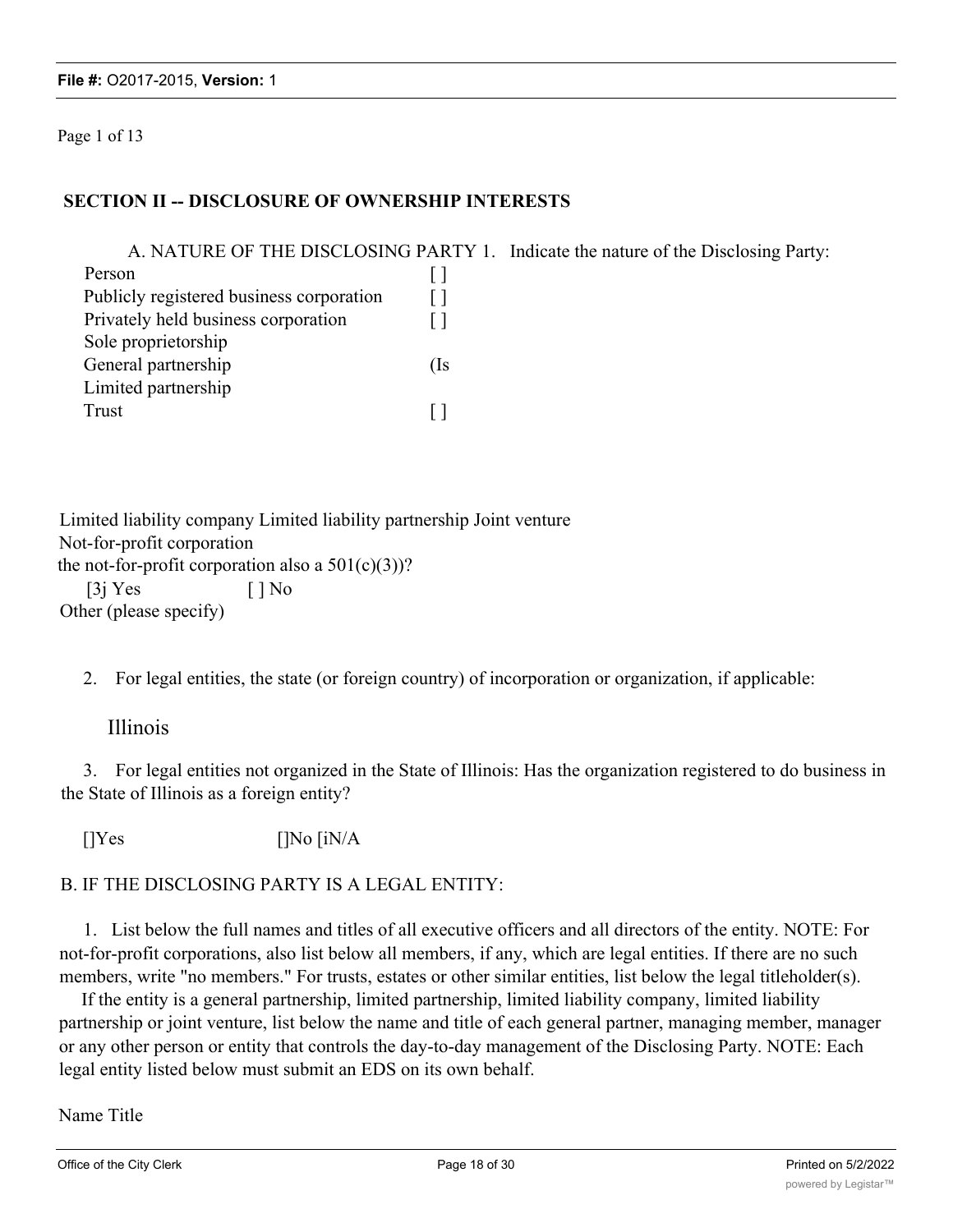## see-attaclU4St-afXJJ-o^fiic«r^

## Community Investment Corporation - sole legal member

2. Please provide the following information concerning each person or entity having a direct or indirect beneficial interest (including ownership) in excess of 7.5% of the Disclosing Party. Examples of such an interest include shares in a corporation, partnership interest in a partnership or joint venture,

Page 2 of 13

interest of a member or manager in a limited liability company, or interest of a beneficiary of a trust, estate or other similar entity. If none, state "None." NOTE: Pursuant to Section 2-154-030 of the Municipal Code of Chicago ("Municipal Code"), the City may require any such additional information from any applicant which is reasonably intended to achieve full disclosure.

Name Business Address Percentage Interest in the Disclosing Party

None

## **SECTION III - BUSINESS RELATIONSHIPS WITH CITY ELECTED OFFICIALS**

Has the Disclosing Party had a "business relationship," as defined in Chapter 2-156 of the Municipal Code, with any City elected official in the 12 months before the date this EDS is signed?

[JYes f,]No

If yes, please identify below the name(s) of such City elected official(s) and describe such relationship(s):

## **SECTION IV - DISCLOSURE OF SUBCONTRACTORS AND OTHER RETAINED PARTIES**

The Disclosing Party must disclose the name and business address of each subcontractor, attorney, lobbyist, accountant, consultant and any other person or entity whom the Disclosing Party has retained or expects to retain in connection with the Matter, as well as the nature of the relationship, and the total amount of the fees paid or estimated to be paid. The Disclosing Party is not required to disclose employees who are paid solely through the Disclosing Party's regular payroll.

"Lobbyist" means any person or entity who undertakes to influence any legislative or administrative action on behalf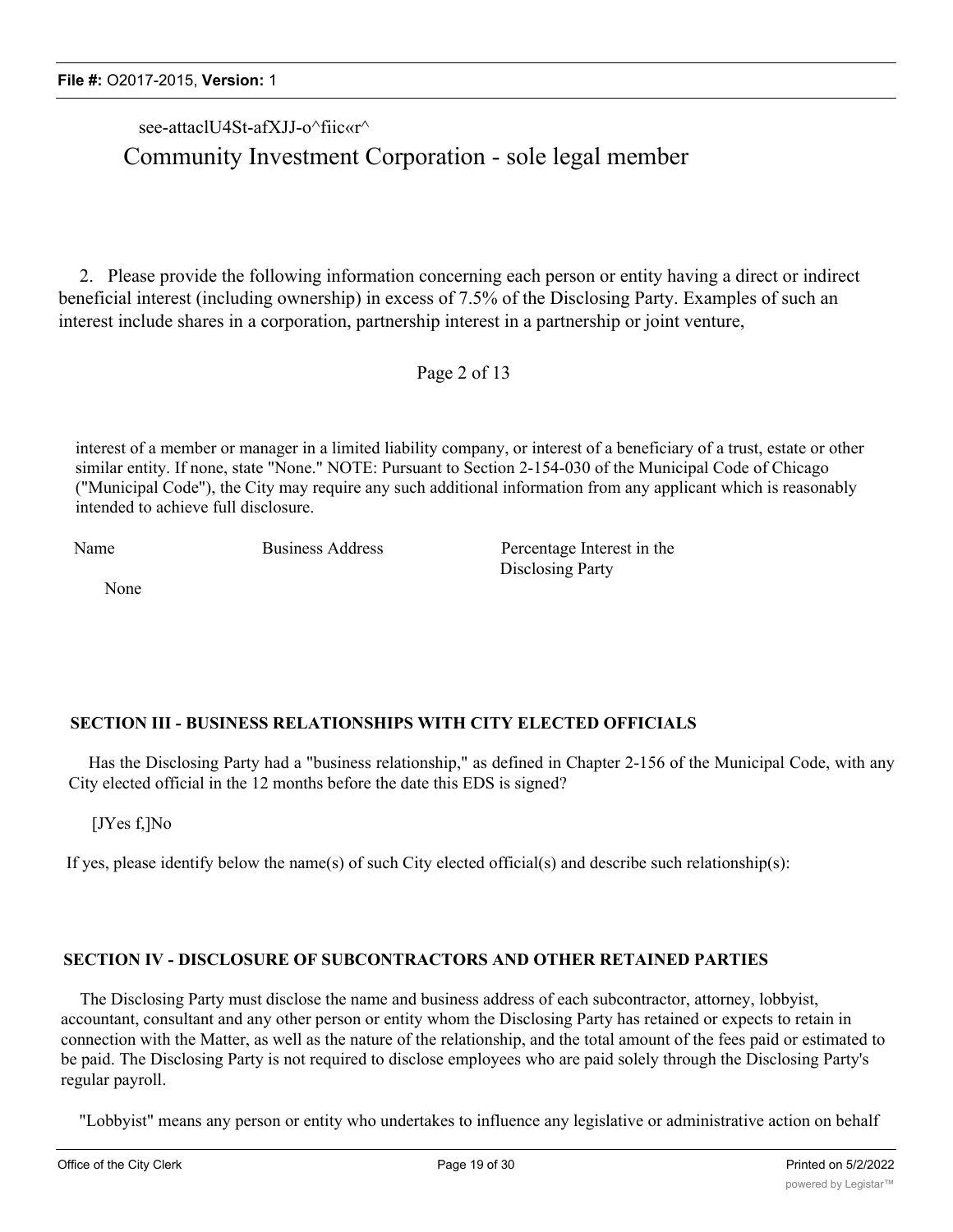of any person or entity other than: (1) a not-for-profit entity, on an unpaid basis, or (2) himself. "Lobbyist" also means any person or entity any part of whose duties as an employee of another includes undertaking to influence any legislative or administrative action.

If the Disclosing Party is uncertain whether a disclosure is required under this Section, the Disclosing Party must either ask the City whether disclosure is required or make the disclosure.

#### Page 3 of 13

Name (indicate whether Business retained or anticipated Address to be retained) Relationship to Disclosing Party (subcontractor, attorney, lobbyist, etc.) Fees (indicate whether paid or estimated.) NOTE: "hourly rate" or "t.b.d." is not an acceptable response.

(Add sheets if necessary)

Check here if the Disclosing Party has not retained, nor expects to retain, any such persons or entities.

#### **SECTION V - CERTIFICATIONS**

#### A. COURT-ORDERED CHILD SUPPORT COMPLIANCE

Under Municipal Code Section 2-92-415, substantial owners of business entities that contract with the City must remain in compliance with their child support obligations throughout the contract's term.

Has any person who directly or indirectly owns 10% or more of the Disclosing Party been declared in arrearage on any child support obligations by any Illinois court of competent jurisdiction?

f ] Yes  $[ J No \t S]$  No person directly or indirectly owns 10% or more of the Disclosing Party.

If "Yes," has the person entered into a court-approved agreement for payment of all support owed and is the person in compliance with that agreement?

 $[$  | Yes  $[$  | No

#### B. FURTHER CERTIFICATIONS

1. Pursuant to Municipal Code Chapter 1-23, Article I ("Article I")(which the Applicant should consult for defined terms (e.g., "doing business") and legal requirements), if the Disclosing Party submitting this EDS is the Applicant and is doing business with the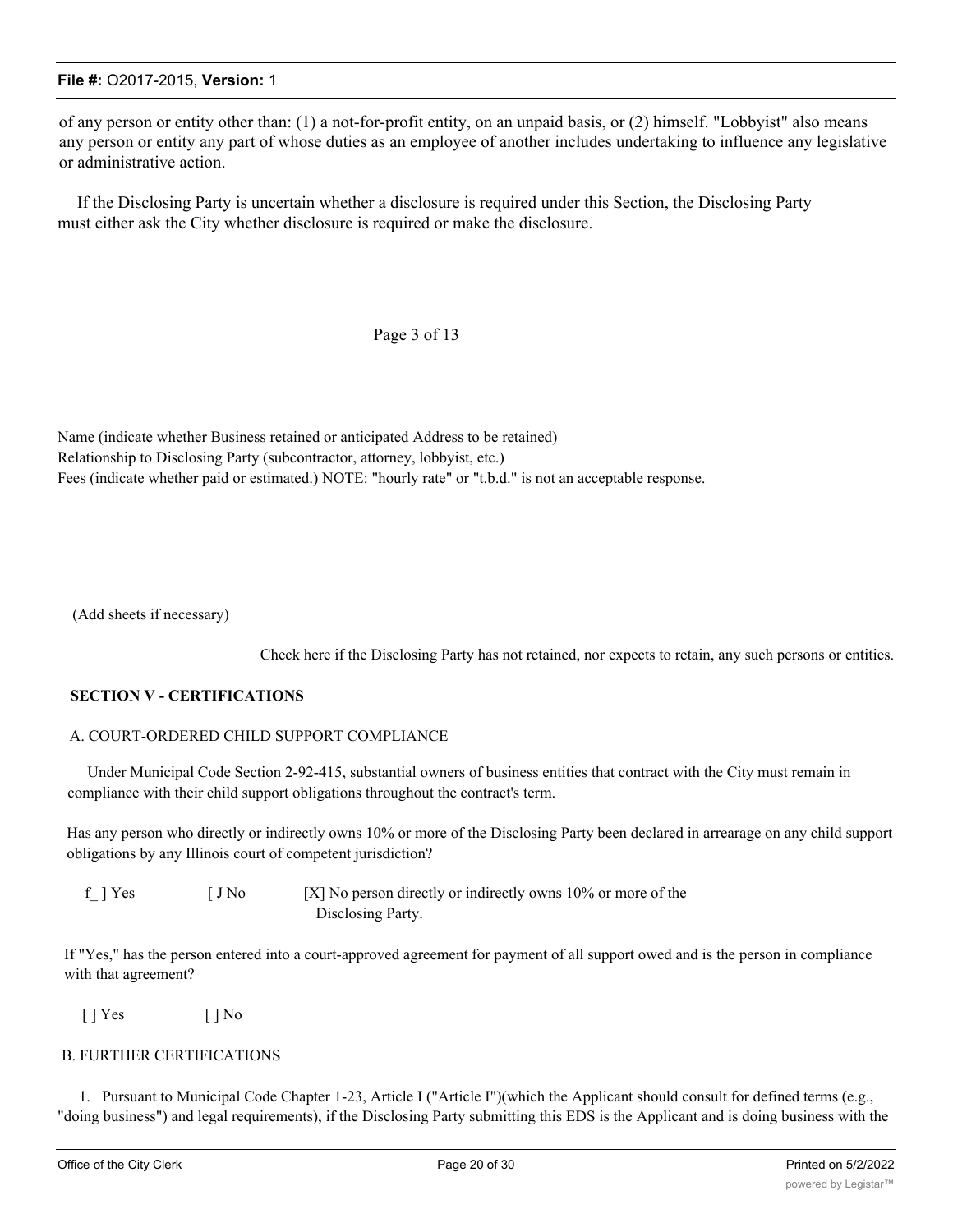City, then the Disclosing Party certifies as follows: (i) neither the Applicant nor any controlling person is currently indicted or charged with, or has admitted guilt of, or has ever been convicted of, or placed under supervision for, any criminal offense involving actual, attempted, or conspiracy to commit bribery, theft, fraud, forgery, perjury, dishonesty or deceit against an officer or employee of the City or any sister agency; and (ii) the Applicant understands and acknowledges that compliance with Article I is a continuing requirement for doing business with the City. NOTE: If Article I applies to the Applicant, the permanent compliance timeframe in Article I supersedes some five-year compliance timeframes in certifications 2 and 3 below.

#### Page 4 of 13

2. The Disclosing Parry and, if the Disclosing Party is a legal entity, all of those persons or entities identified in Section II.B.l. of this EDS:

- a. are not presently debarred, suspended, proposed for debarment, declared ineligible or voluntarily excluded from any transactions by any federal, state or local unit of government;
- b. have not, within a five-year period preceding the date of this EDS, been convicted of a criminal offense, adjudged guilty, or had a civil judgment rendered against them in connection with : obtaining, attempting to obtain, or performing a public (federal, state or local) transaction or contract under a public transaction; a violation of federal or state antitrust statutes; fraud; embezzlement; theft; forgery; bribery; falsification or destruction of records; making false statements; or receiving stolen property;
- c. are not presently indicted for, or criminally or civilly charged by, a governmental entity (federal, state or local) with committing any of the offenses set forth in clause B.2.b. of this Section V;
- d. have not, within a five-year period preceding the date of this EDS, had one or more public transactions (federal, state or local) terminated for cause or default; and
- e. have not, within a five-year period preceding the date of this EDS, been convicted, adjudged guilty, or found liable in a civil proceeding, or in any criminal or civil action, including actions concerning environmental violations, instituted by the City or by the federal government, any state, or any other unit of local government.
- 3. The certifications in subparts 3, 4 and 5 concern:
- the Disclosing Party;

·any "Contractor" (meaning any contractor or subcontractor used by the Disclosing Party in connection with the Matter, including but not limited to all persons or legal entities disclosed under Section IV, "Disclosure of Subcontractors and Other Retained Parties");

·any "Affiliated Entity" (meaning a person or entity that, directly ot indirectly: controls the Disclosing Party, is controlled by the Disclosing Party, or is, with the Disclosing Party, under common control of another person or entity. Indicia of control include, without limitation: interlocking management or ownership; identity of interests among family members, shared facilities and equipment; common use of employees; or organization of a business entity following the ineligibility of a business entity to do business with federal or state or local government, including the City, using substantially the same management, ownership, or principals as the ineligible entity); with respect to Contractors, the term Affiliated Entity means a person or entity that directly or indirectly controls the Contractor, is controlled by it, or, with the Contractor, is under common control of another person or entity;

·any responsible official of the Disclosing Party, any Contractor or any Affiliated Entity or any other official, agent or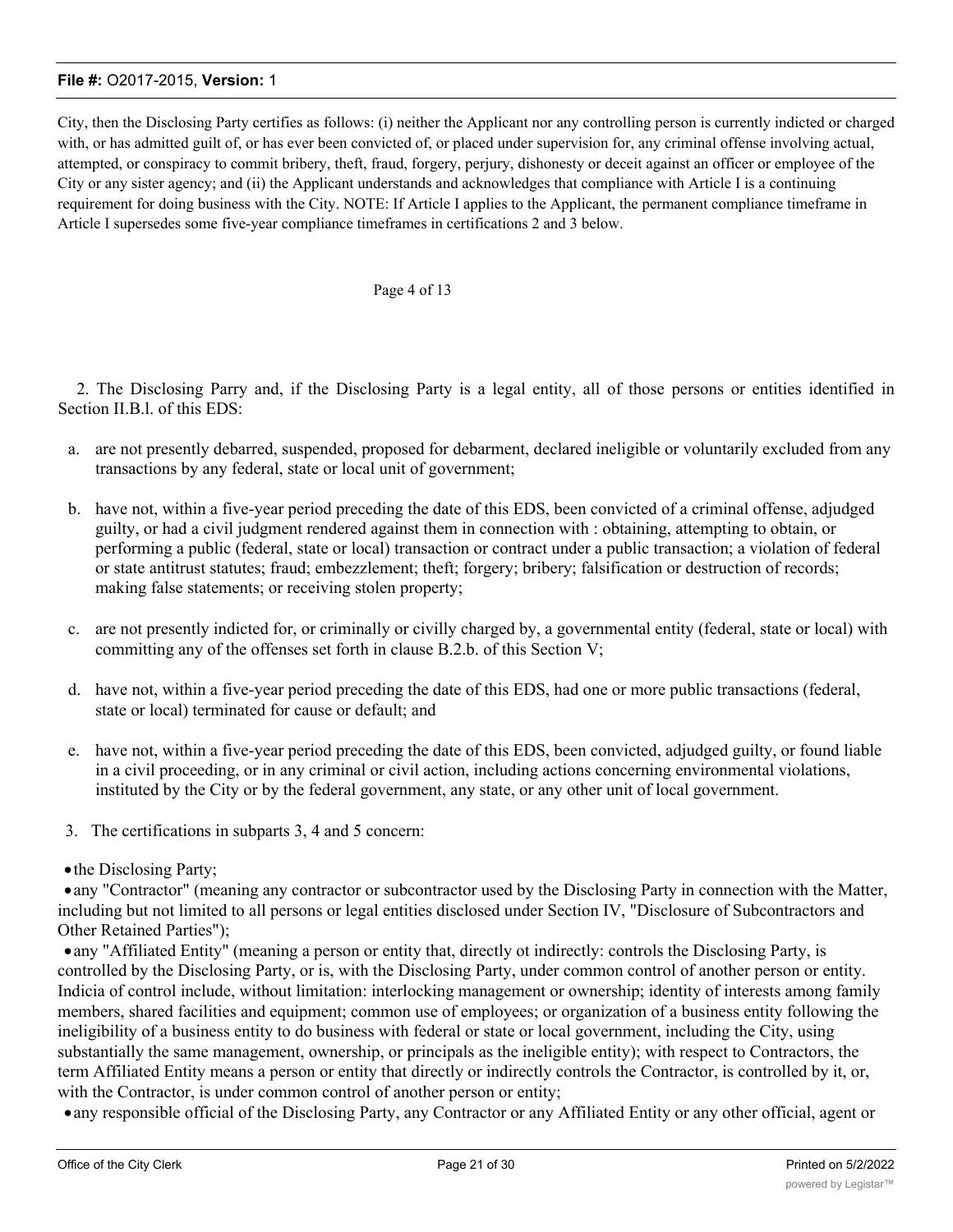employee of the Disclosing Party, any Contractor or any Affiliated Entity, acting pursuant to the direction or authorization of a responsible official of the Disclosing Party, any Contractor or any Affiliated Entity (collectively "Agents").

## Page 5 of 13

Neither the Disclosing Party, nor any Contractor, nor any Affiliated Entity of either the Disclosing Party or any Contractor nor any Agents have, during the five years before the date this EDS is signed, or, with respect to a Contractor, an Affiliated Entity, or an Affiliated Entity of a Contractor during the five years before the date of such Contractor's or Affiliated Entity's contract or engagement in connection with the Matter:

- a. bribed or attempted to bribe, or been convicted or adjudged guilty of bribery or attempting to bribe, a public officer or employee of the City, the State of Illinois, or any agency of the federal government or of any state or local government in the United States of America, in that officer's or employee's official capacity;
- b. agreed or colluded with other bidders or prospective bidders, or been a party to any such agreement, or been convicted or adjudged guilty of agreement or collusion among bidders or prospective bidders, in restraint of freedom of competition by agreement to bid a fixed price or otherwise; or
- c. made an admission of such conduct described in a. or b. above that is a matter of record, but have not been prosecuted for such conduct; or
- d. violated the provisions of Municipal Code Section 2-92-610 (Living Wage Ordinance).

4. Neither the Disclosing Party, Affiliated Entity or Contractor, or any of their employees, officials, agents or partners, is barred from contracting with any unit of state or local government as a result of engaging in or being convicted of (1) bid-rigging in violation of 720 ILCS S/33E-3; (2) bid-rotating in violation of 720 ILCS 5/33E-4; or (3) any similar offense of any state or of the United States of America that contains the same elements as the offense of bidrigging or bid-rotating.

5. Neither the Disclosing Party nor any Affiliated Entity is listed on any of the following lists maintained by the Office of Foreign Assets Control of the U.S. Department of the Treasury or the Bureau of Industry and Security of the U.S. Department of Commerce or their successors: the Specially Designated Nationals List, the Denied Persons List, the Unverified List, the Entity List and the Debarred List.

6. The Disclosing Party understands and shall comply with the applicable requirements of Chapters 2-55 (Legislative Inspector General), 2-56 (Inspector General) and 2-156 (Governmental Ethics) of the Municipal Code.

7. If the Disclosing Party is unable to certify to any of the above statements in this Part B (Further Certifications), the Disclosing Party must explain below: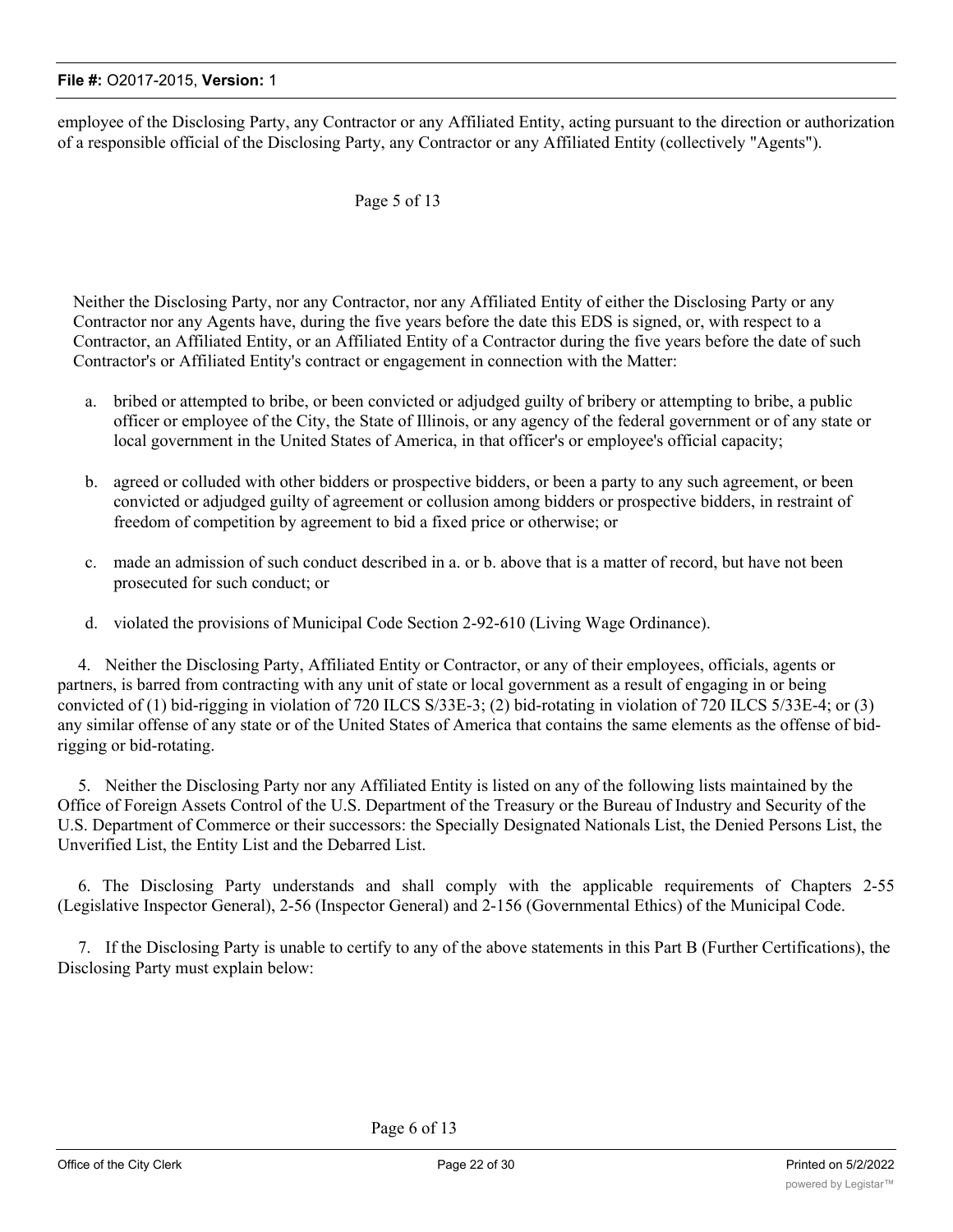If the letters "NA," the word "None," or no response appears on the lines above, it will be conclusively presumed that the Disclosing Party certified to the above statements.

8. To the best of the Disclosing Party's knowledge after reasonable inquiry, the following is a complete list of all current employees of the Disclosing Party who were, at any time during the 12-month period preceding the execution date of this EDS, an employee, or elected or appointed official, of the City of Chicago (if none, indicate with "N/A" or "none").

NON-E

9. To the best of the Disclosing Party's knowledge after reasonable inquiry, the following is a complete list of all gifts that the Disclosing Party has given or caused to be given, at any time during the 12-month period preceding the execution date of this EDS, to an employee, or elected or appointed official, of the City of Chicago. For purposes of this statement, a "gift" does not include: (i) anything made generally available to City employees or to the general public, or (ii) food or drink provided in the course of official City business and having a retail value of less than \$20 per recipient (if none, indicate with "N/A" or "none"). As to any gift listed below, please also list the name of the City recipient. MONE  $\,$ 

## C. CERTIFICATION OF STATUS AS FINANCIAL INSTITUTION

1. The Disclosing Party certifies that the Disclosing Party (check one)

1.  $\lceil \cdot \rceil$  is  $\lceil x \rceil$  is not

a "financial institution" as defined in Section 2-32-455(b) of the Municipal Code.

2. If the Disclosing Party IS a financial institution, then the Disclosing Party pledges:

"We are not and will not become a predatory lender as defined in Chapter 2-32 of the Municipal Code. We further pledge that none of our affiliates is, and none of them will become, a predatory lender as defined in Chapter 2-32 of the Municipal Code. We understand that becoming a predatory lender or becoming an affiliate of a predatory lender may result in the loss of the privilege of doing business with the City."

If the Disclosing Party is unable to make this pledge because it or any of its affiliates (as defined in Section 2-32-455 (b) of the Municipal Code) is a predatory lender within the meaning of Chapter 2-32 of the Municipal Code, explain here (attach additional pages if necessary):

Page 7 of 13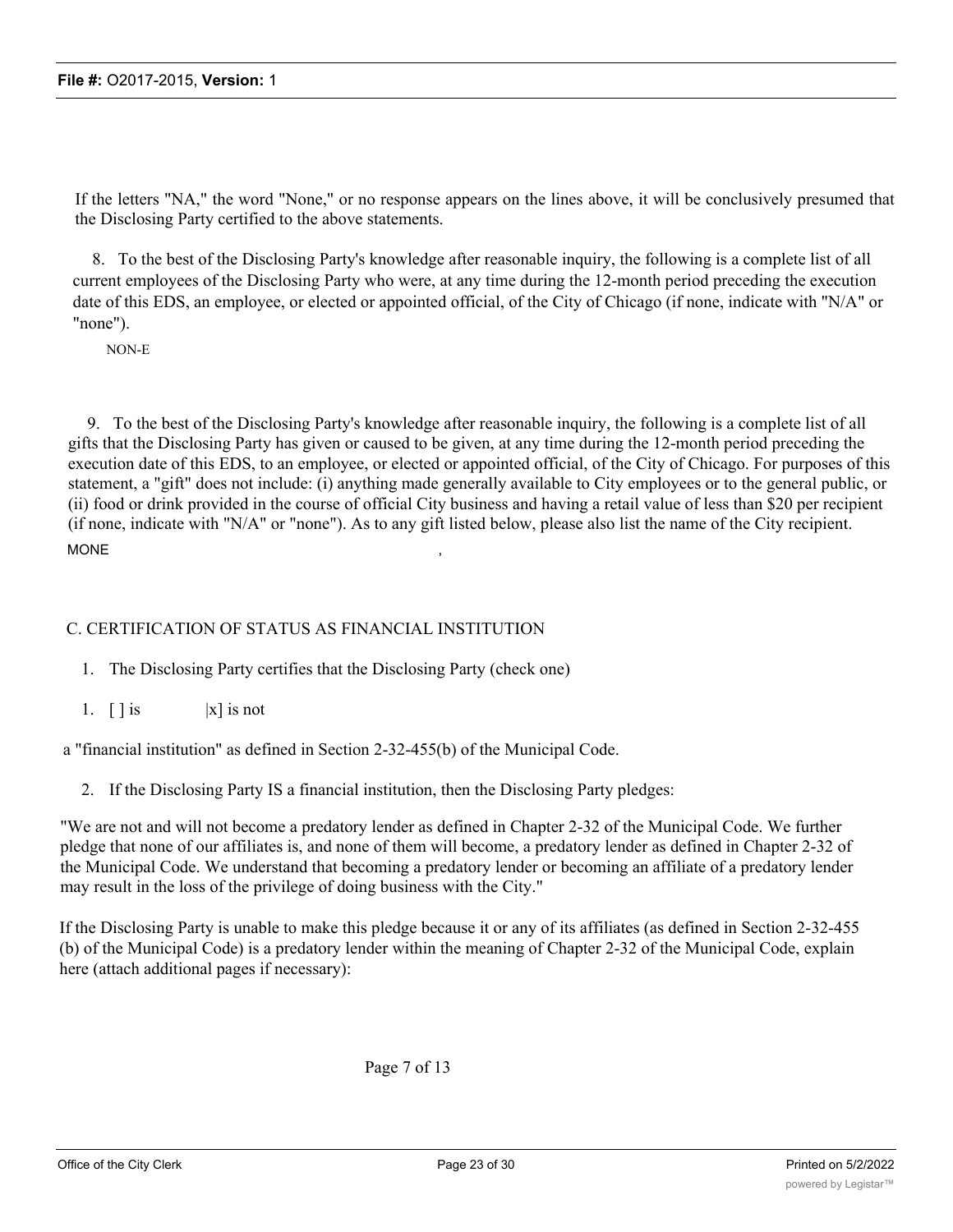If the letters "NA," the word "None," or no response appears on the lines above, it will be conclusively presumed that the Disclosing Party certified to the above statements.

#### D. CERTIFICATION REGARDING INTEREST IN CITY BUSINESS

Any words or terms that are defined in Chapter 2-156 of the Municipal Code have the same meanings when used in this Part D.

1. In accordance with Section 2-156-110 of the Municipal Code: Does any official or employee of the City have a financial interest in his or her own name or in the name of any other person or entity in the Matter?

 $\lceil \cdot \rceil$  Yes  $\lceil \cdot \rceil$  No

NOTE: If you checked "Yes" to Item D.l., proceed to Items D.2. and D.3. If you checked "No" to Item D.l., proceed to Part E.

2. Unless sold pursuant to a process of competitive bidding, or otherwise permitted, no City elected official or employee shall have a financial interest in his or her own name or in the name of any other person or entity in the purchase of any property that (i) belongs to the City, or (ii) is sold for taxes or assessments, or (iii) is sold by virtue of legal process at the suit of the City (collectively, "City Property Sale"). Compensation for property taken pursuant to the City's eminent domain power does not constitute a financial interest within the meaning of this Part D.

Does the Matter involve a City Property Sale?

 $[$  | Yes  $[$  | No

3. If you checked "Yes" to Item D.l., provide the names and business addresses of the City officials or employees having such interest and identify the nature of such interest:

Name Business Address Nature of Interest

4. The Disclosing Party further certifies that no prohibited financial interest in the Matter will be acquired by any City official or employee.

E. CERTIFICATION REGARDING SLAVERY ERA BUSINESS

Please check either 1. or 2. below. If the Disclosing Party checks 2., the Disclosing Party must disclose below or in an attachment to this EDS all information required by paragraph 2. Failure to

Page 8 of 13

comply with these disclosure requirements may make any contract entered into with the City in connection with the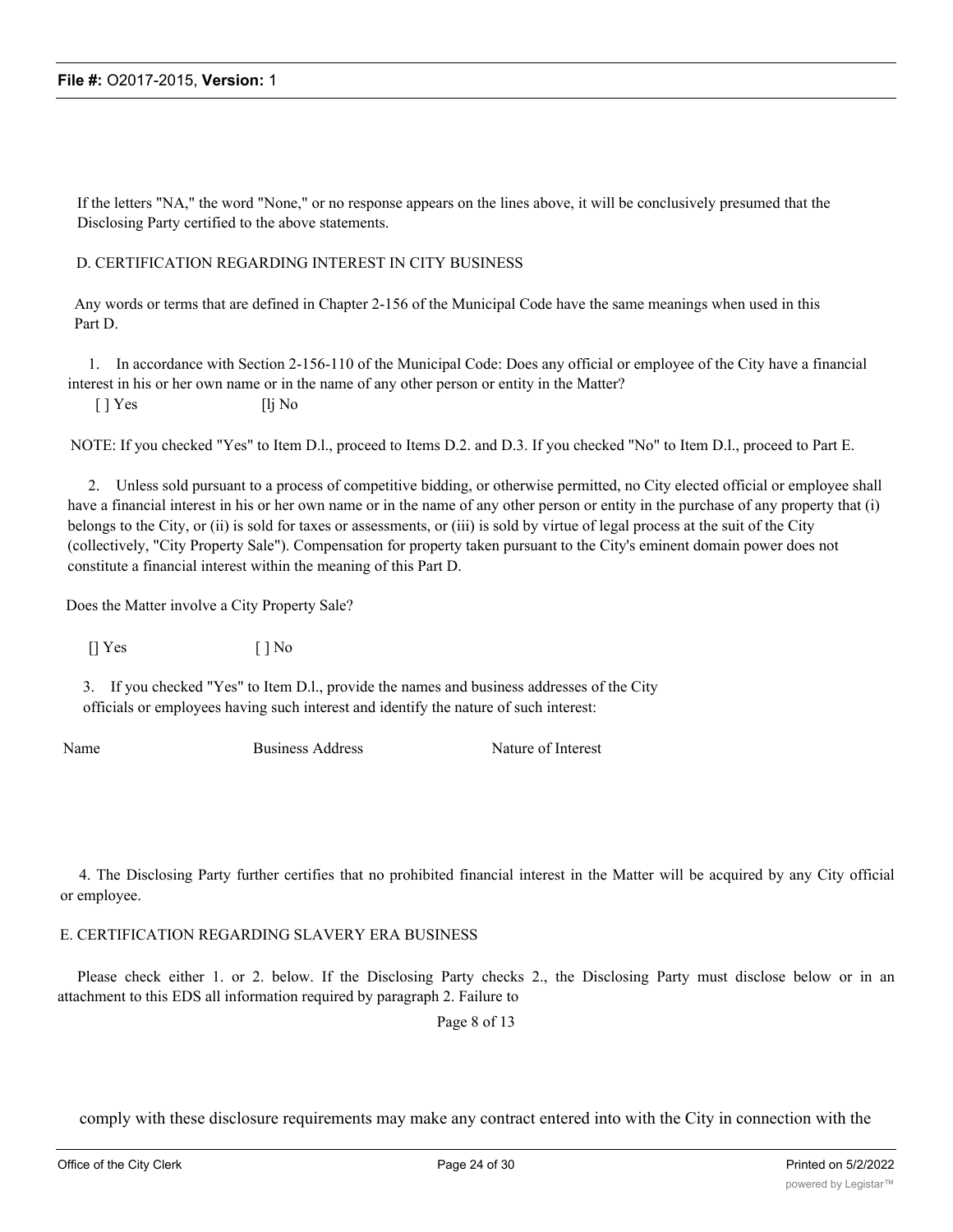Matter voidable by the City.

y 1. The Disclosing Party verifies that the Disclosing Party has searched any and all records of the Disclosing Party and any and all predecessor entities regarding records of investments or profits from slavery or slaveholder insurance policies during the slavery era (including insurance policies issued to slaveholders that provided coverage for damage to or injury or death of their slaves), and the Disclosing Party has found no such records.

2. The Disclosing Party verifies that, as a result of conducting the search in step 1 above, the Disclosing Party has found records of investments or profits from slavery or slaveholder insurance policies. The Disclosing Party verifies that the following constitutes full disclosure of all such records, including the names of any and all slaves or slaveholders described in those records:

## SECTION VI - CERTIFICATIONS FOR FEDERALLY FUNDED MATTERS

NOTE: If the Matter is federally funded, complete this Section VI. If the Matter is not federally funded, proceed to Section VII. For purposes of this Section VI, tax credits allocated by the City and proceeds of debt obligations of the City are not federal funding.

## A. CERTIFICATION REGARDING LOBBYING

I. List below the names of all persons or entities registered under the federal Lobbying Disclosure Act of 1995 who have made lobbying contacts on behalf of the Disclosing Party with respect to the Matter: (Add sheets if necessary);

(If no explanation appears or begins on the lines above, or if the letters "NA" or if the word "None" appear, it will be conclusively presumed that the Disclosing Party means that NO persons or entities registered under the Lobbying Disclosure Act of 1995 have made lobbying contacts on behalf of the Disclosing Party with respect to the Matter.)

2. The Disclosing Parly has not spent and will not expend any federally appropriated funds to pay any person or entity listed in Paragraph A.L above for his or her lobbying activities or to pay any person or entity to influence or attempt to influence an officer or employee of any agency, as defined by applicable federal law, a member of Congress, an officer or employee of Congress, or an employee of a member of Congress, in connection with the award of any federally funded contract, making any federally funded grant or loan; entering into any cooperative agreement, or to extend, continue, renew, amend, or modify any federally funded contract, grant, loan, or cooperative agreement.

Page 9 of 13

3. The Disclosing Party will submit an updated certification at the end of each calendar quarter in which there occurs any event that materially affects the accuracy of the statements and information set forth in paragraphs A.l. and A.2. above.

4. The Disclosing Party certifies that either: (i) it is not an organization described in section  $501(c)(4)$  of the Internal Revenue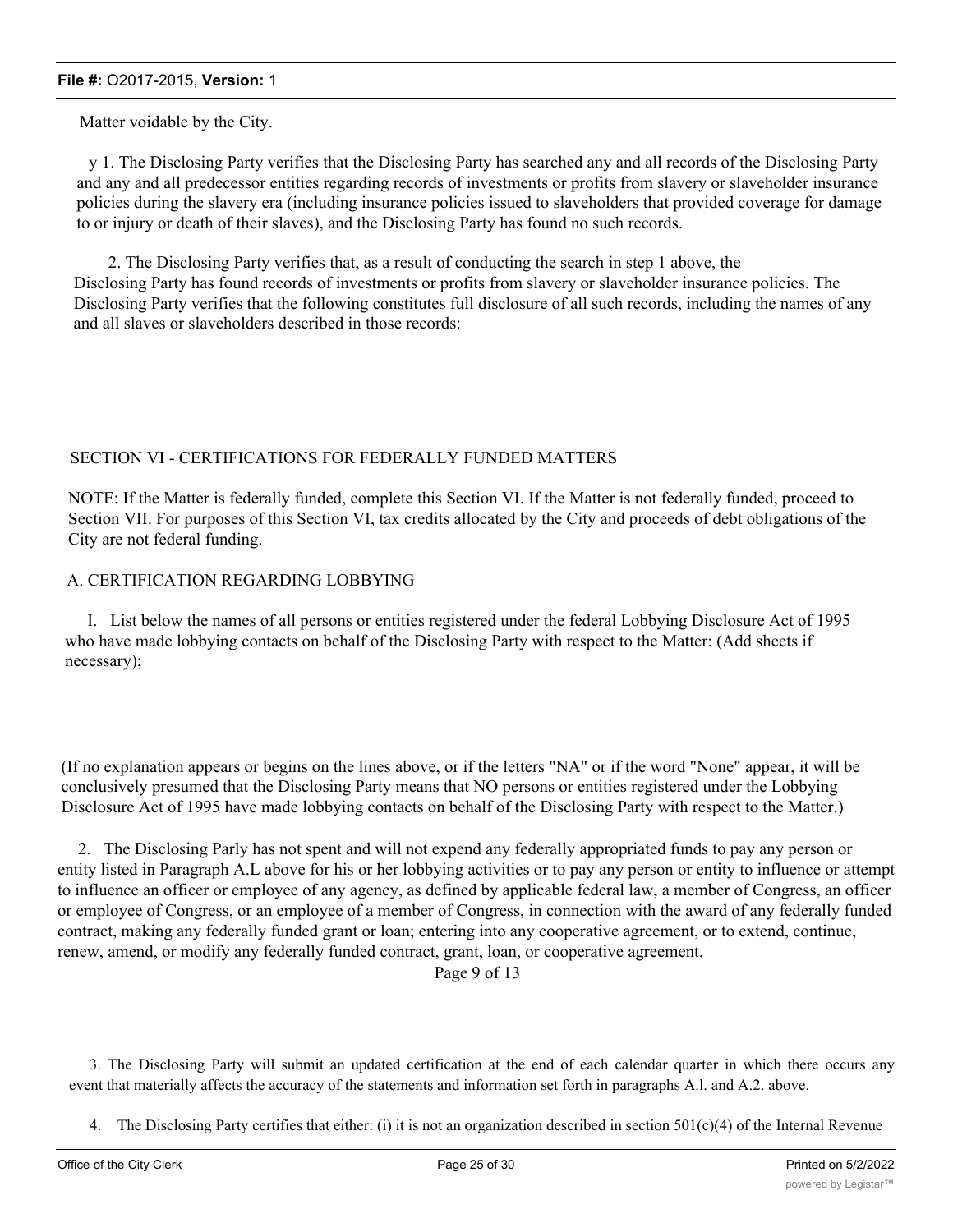Cade of 1986; or (ii) it is an organization described in section  $501(c)(4)$  of the Internal Revenue Code of 1986 but has not engaged and will not engage in "Lobbying Activities".

5. If the Disclosing Party is the Applicant, the Disclosing Party must obtain certifications equal in form and substance to paragraphs A.l, through A.4. above from all subcontractors before it awards any subcontract and the Disclosing Party must maintain all such subcontractors' certifications for the duration of the Matter and must make such certifications promptly available to the City upon request.

#### B. CERTIFICATION REGARDING EQUAL EMPLOYMENT OPPORTUNITY

If the Matter is federally funded, federal regulations require the Applicant and all proposed subcontractors to submit the following information with their bids or in writing at the outset of negotiations.

Is the Disclosing Party the Applicant?

 $[ ]$  Yes  $[ ]$  No

If "Yes," answer the three questions below:

1. Have you developed and do you have on file affirmative action programs pursuant to applicable federal regulations? (See 41 CFR Part 60-2.)

 $[ ]$  Yes  $[ ]$  No

2. Have you filed with the Joint Reporting Committee, the Director of the Office of Federal Contract Compliance Programs, or the Equal Employment Opportunity Commission all reports due under the applicable filing requirements?  $[JYes$  [ ] No

3. Have you participated in any previous contracts or subcontracts subject to the equal opportunity clause? [ ] Yes [ ] No

If you checked "No" to question 1. or 2. above, please provide an explanation:

#### Page 10 of 13

#### **SECTION VII- ACKNOWLEDGMENTS, CONTRACT INCORPORATION, COMPLIANCE, PENALTIES, DISCLOSURE**

The Disclosing Party understands and agrees that:

A. The certifications, disclosures, and acknowledgments contained in this EDS will become part of any contract or other agreement between the Applicant and the City in connection with the Matter, whether procurement, City assistance, or other City action, and are material inducements to the City's execution of any contract or taking other action with respect to the Matter. The Disclosing Party understands that it must comply with all statutes, ordinances, and regulations on which this EDS is based.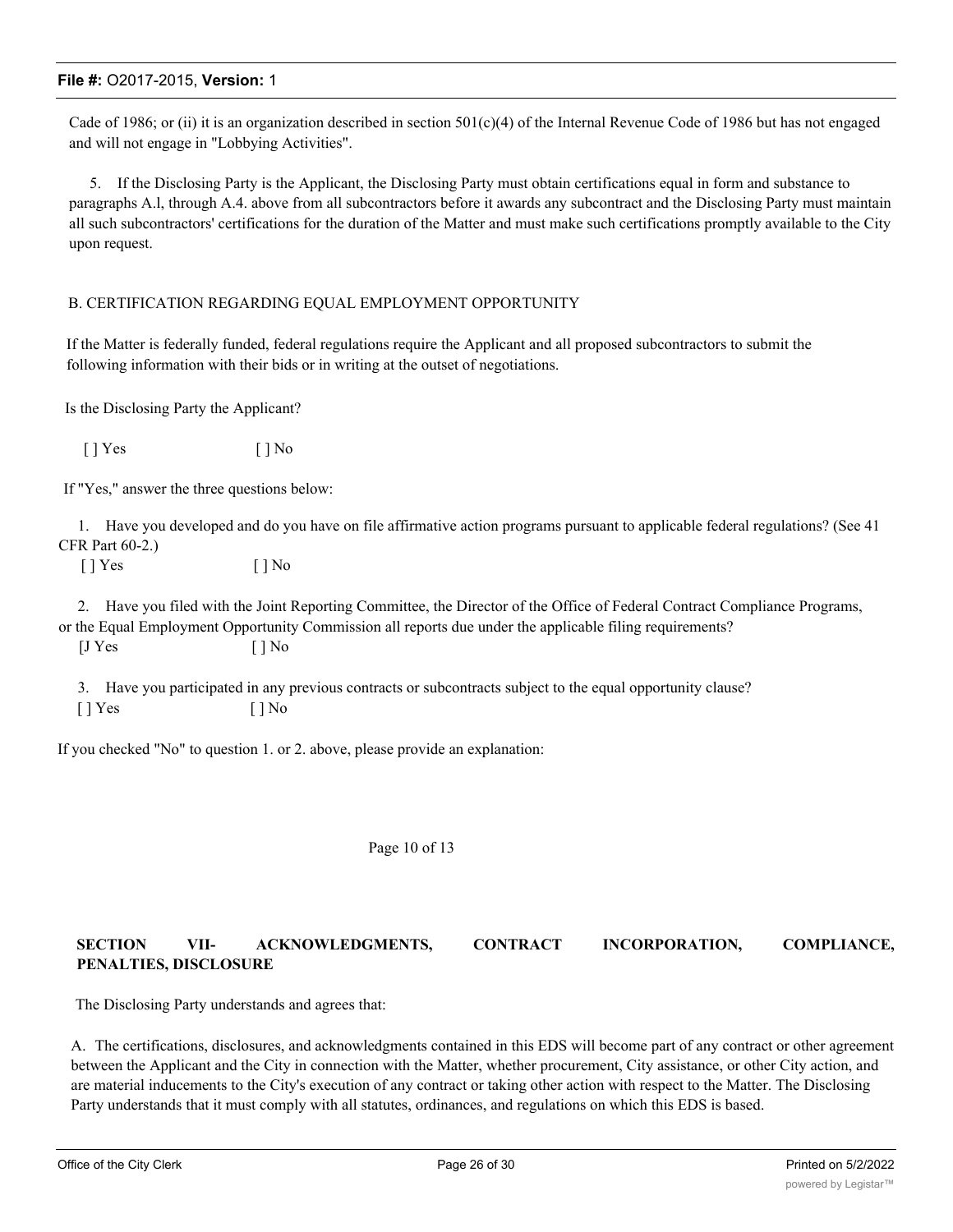B. The City's Governmental Ethics and Campaign Financing Ordinances, Chapters 2-156 and 2-164 of the Municipal Code, impose certain duties and obligations on persons or entities seeking City contracts, work, business, or transactions. The full text of these ordinances and a training program is available on line at www.cityofchicago.org/Ethics <http://www.cityofchicago.org/Ethics>, and may also be obtained from the City's Board of Ethics, 740 N.

Sedgwick St., Suite 500, Chicago, IL 60610, (312) 744-9660. The Disclosing Party must comply fully with the applicable ordinances.

C. If the City determines that any information provided in this EDS is false, incomplete or inaccurate, any contract or other agreement in connection with which it is submitted may be rescinded or be void or voidable, and the City may pursue any remedies under the contract or agreement (if not rescinded or void), at law, or in equity, including terminating the Disclosing Party's participation in the Matter and/or declining to allow the Disclosing Party to participate in other transactions with the City. Remedies at law for a false statement of material fact may include incarceration and an award to the City of treble damages.

D. It is the City's policy to make this document available to the public on its Internet site and/or upon request. Some or all of the information provided on this EDS and any attachments to this EDS may be made available to the public on the Internet, in response to a Freedom of Information Act request, or otherwise. By completing and signing this EDS, the Disclosing Party waives and releases any possible rights or claims which it may have against the City in connection with the public release of information contained in this EDS and also authorizes the City to verify the accuracy of any information submitted in this EDS.

E. The information provided in this EDS must be kept current. In the event of changes, the Disclosing Party must supplement this EDS up to the time the City takes action on the Matter. If the Matter is a contract being handled by the City's Department of Procurement Services, the Disclosing Party must update this EDS as the contract requires. NOTE: With respect to Matters subject to Article I of Chapter 1-23 of the Municipal Code (imposing PERMANENT INELIGIBILITY for certain specified offenses), the information provided herein regarding eligibility must be kept current for a longer period, as required by Chapter 1 -23 and Section 2-154-020 of the Municipal Code.

The Disclosing Party represents and warrants that:

#### Page 11 of 13

F.l. The Disclosing Party is not delinquent in the payment of any tax administered by the Illinois Department of Revenue, nor are the Disclosing Party or its Affiliated Entities delinquent in paying any fine, fee, tax or other charge owed to the City. This includes, but is not limited to, all water charges, sewer charges, license fees, parking tickets, property taxes or sales taxes.

F.2 If the Disclosing Party is the Applicant, the Disclosing Party and its Affiliated Entities will not use, nor permit their subcontractors to use, any facility listed by the U.S. E.P.A. on the federal Excluded Parties List System ("EPLS") maintained by the U. S. General Services Administration.

F.3 If the Disclosing Party is the Applicant, the Disclosing Party will obtain from any contractors/subcontractors hired or to be hired in connection with the Matter certifications equal in form and substance to those in F.l. and F.2. above and will not, without the prior written consent of the City, use any such contractor/subcontractor that does not provide such certifications or that the Disclosing Party has reason to believe has not provided or cannot provide truthful certifications.

NOTE: If the Disclosing Party cannot certify as to any of the items in F.L, F.2. or F.3. above, an explanatory statement must be attached to this EDS.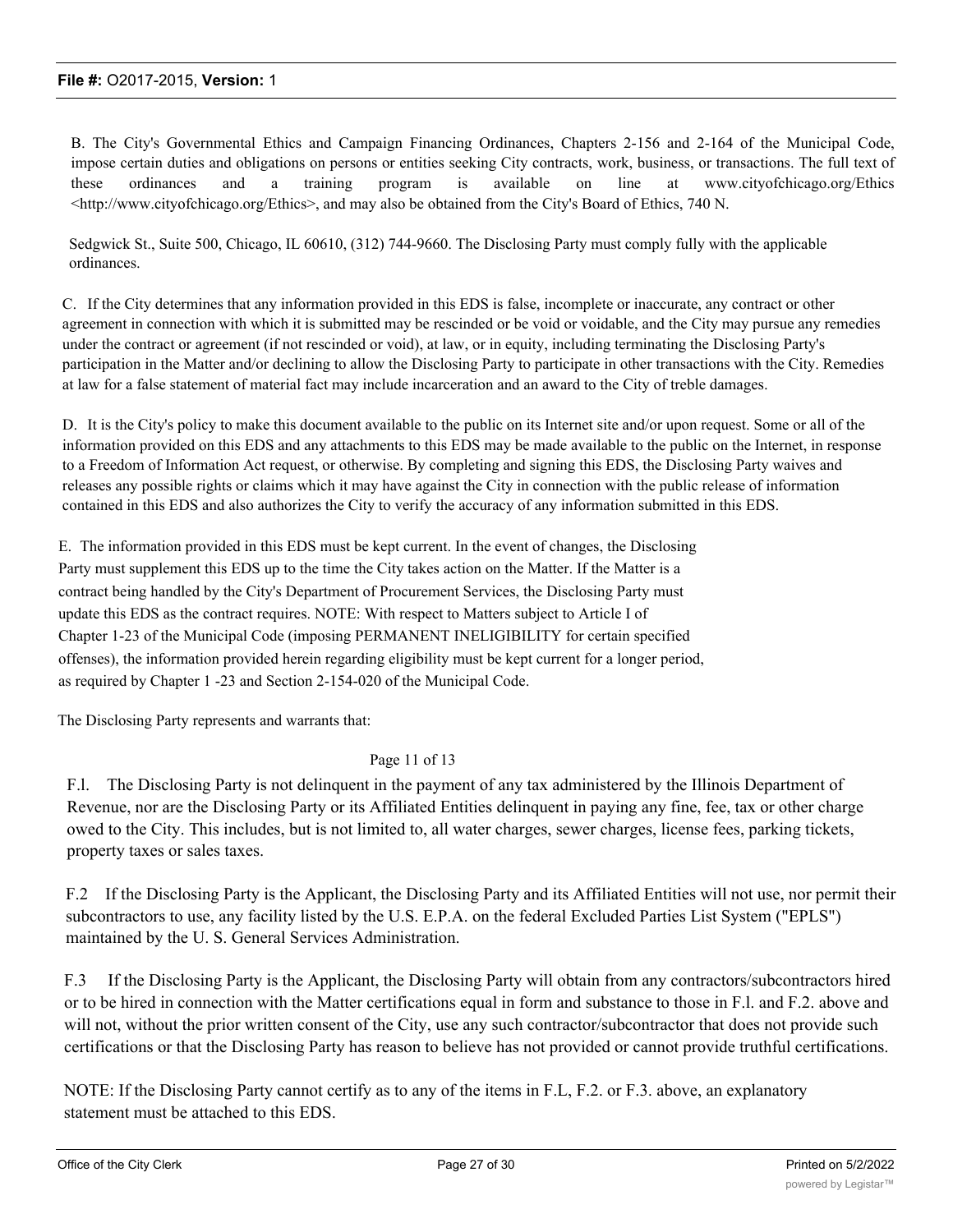## **CERTIFICATION**

Under penalty of perjury, the person signing below: (1) warrants that he/she is authorized to execute this EDS and Appendix A (if applicable) on behalf of the Disclosing Party, and (2) warrants that all certifications and statements contained in this EDS and Appendix A (if applicable) are true, accurate and complete as of the date furnished to the City.

COMMUNITY INITIATIVES INC. (Print or type^name of person signing)

PRESIDENT (Print or type title of person signing) me on (date ,  $\text{Jt-Y}$  (state).

*'I*

Signed and sworn to before

ned and sworn at (L.&UU County, QUJL^ y=<^fe^~ Notary Public.P^'^SFr^sjay\

**MONICA KIR8Y**

*Commission expires: X/'jL/ty liSSiS^S^^S?il7*

Page 12 of 13

# **CXI OFFICERS - FY 2017**

President Vice President Vice President COO Treasurer

Treasurer/Controller Secretary

John Markowski Michael Bielawa Jonah Hess Thomas Hinterberger Giuseppe Papavero Monica Kirby CITY OF CHICAGO ECONOMIC DISCLOSURE STATEMENT AND AFFIDAVIT APPENDLX A

## FAMILIAL RELATIONSHIPS WITH ELECTED CITY OFFICIALS AND DEPARTMENT HEADS

This Appendix is to be completed only by (a) the Applicant, and (b) any legal entity which has a direct

ownership interest In the Applicant exceeding 7.5 percent. It is not to be completed by any legal entity

I which has only an indirect ownership Interest in the Applicant.

Under Municipal Code Section 2-154-015, the Disclosing Party must disclose whether such Disclosing Party or any "Applicable Party" or any Spouse or Domestic Partner thereof currently has a "familial relationship" with any elected city official or department head. A "familial relationship" exists if, as of the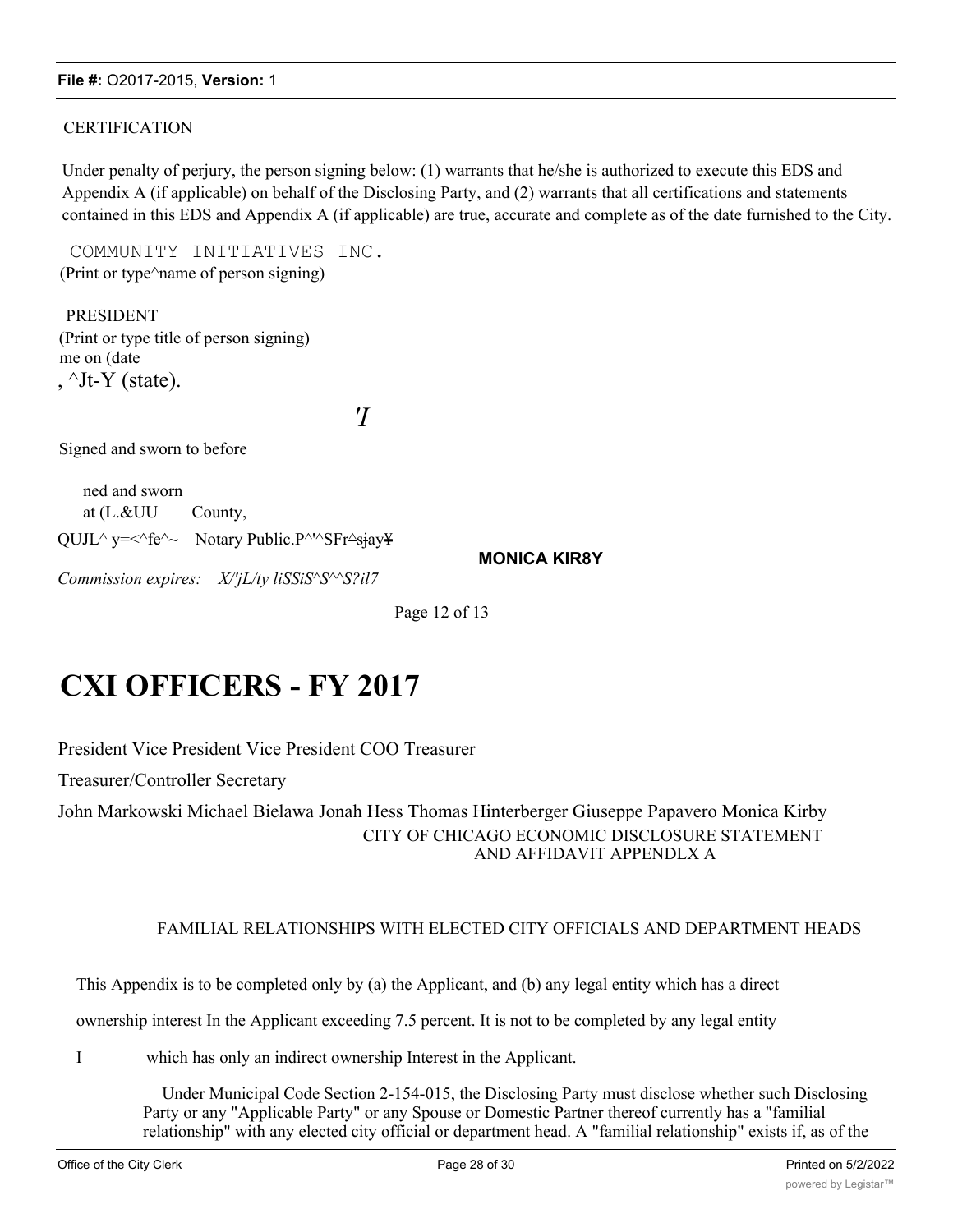date this EDS is signed, the Disclosing Party or any "Applicable Party" or any Spouse or Domestic Partner thereof is related to the mayor, any alderman, the city clerk, the city treasurer or any city department head as spouse or domestic partner or as any of the following, whether by blood or adoption: parent, child, brother or sister, aunt or uncle, niece or nephew, grandparent, grandchild, father-in-law, mother-in-law, son-in-law, daughter-in-law, stepfather or stepmother, stepson or stepdaughter, stepbrother or stepsister or half-brother or half-sister.

"Applicable Party" means (1) all executive officers of the Disclosing Party listed in Section HB.l.a., if the Disclosing Party is a corporation; all partners of the Disclosing Party, if the Disclosing Party is a general partnership; all general partners and limited partners of the Disclosing Party, if the Disclosing Party is a limited partnership; all managers, managing members and members of the Disclosing Party, if the Disclosing Party is a limited liability company; (2) all principal officers of the Disclosing Party; and (3) any person having more than a 7.5 percent ownership interest in the Disclosing Party. "Principal officers" means the president, chief operating officer, executive director, chief financial officer, treasurer or secretary of a legal entity or any person exercising similar authority.

Docs the Disclosing Party or any "Applicable Party" or any Spouse or Domestic Partner thereof currently have a "familial relationship" with an elected city official or department head?

[ ] Yes ft] No

If yes, please identify below (1) the name and title of such person, (2) the name of the legal entity to which such person is connected; (3) the name and title of the elected city official or department head to whom such person has a familial relationship, and (4) the precise nature of such familial relationship.

Page 13 of 13

## **CITY OF CHICAGO ECONOMIC DISCLOSURE STATEMENT AND AFFIDAVIT APPENDIX B**

#### **BUILDING CODE SCOFFLAW/PROBLEM LANDLORD CERTIFICATION**

**This Appendix is to be completed only by (a) the Applicant, and (b) any legal entity which has a direct ownership interest in the Applicant exceeding 7.5 percent (an "Owner"). It is not to be completed by any legal entity which has only an indirect ownership interest in the Applicant.**

1. Pursuant to Municipal Code Section 2-154-010, is the Applicant or any Owner identified as a building code scofflaw or problem landlord pursuant to Section 2-92-416 of the Municipal Code?

[JYes IxJNo

2. If the Applicant is a legal entity publicly traded on any exchange, is any officer or director of the Applicant identified as a building code scofflaw or problem landlord pursuant to Section 2-92-416 of the Municipal Code?